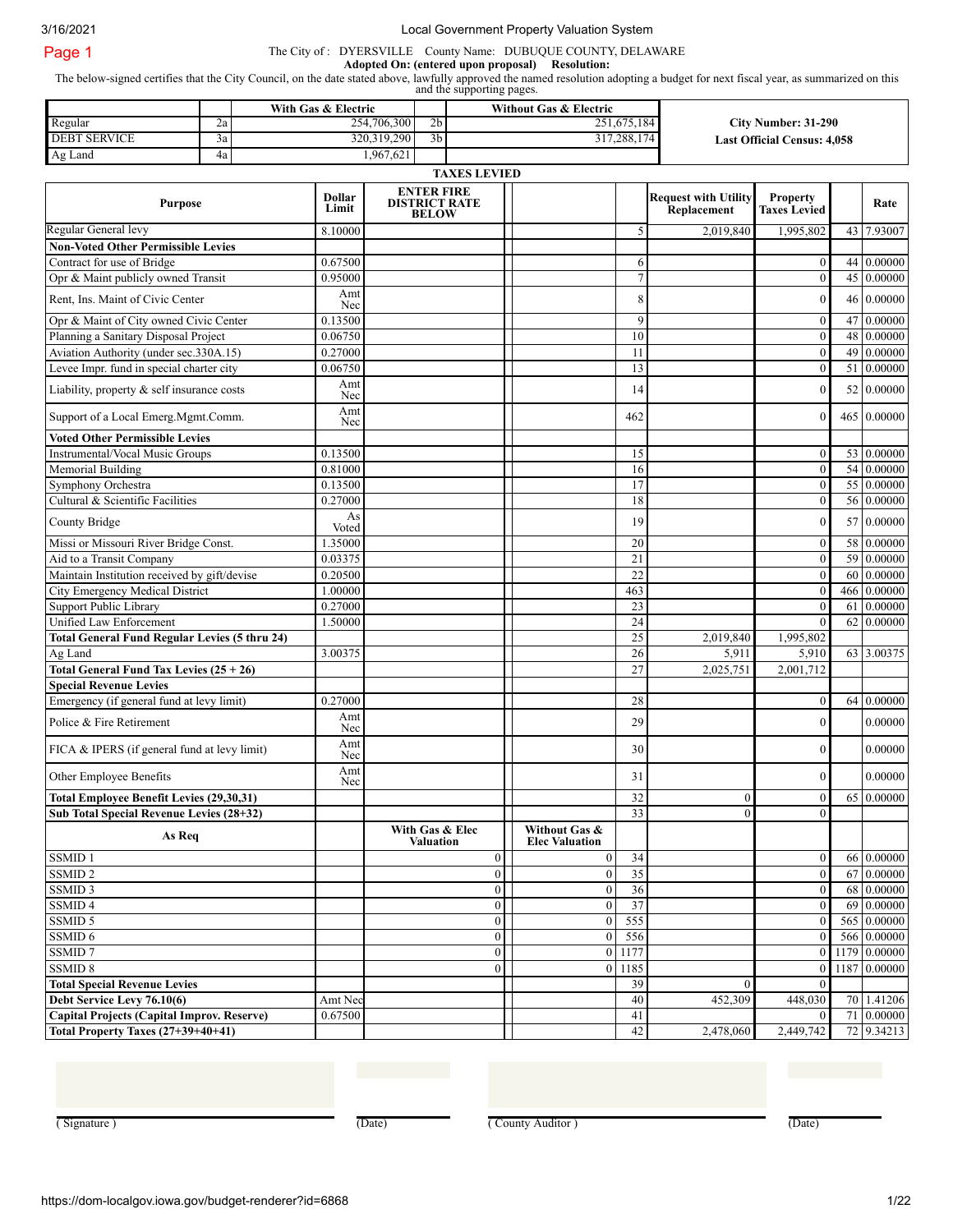| City Website (if available)<br>www.cityofdyersville.com                                                                                                                                                             |                                                                                                                                                                                                                                   |                                                  | At the public hearing any resident or taxpayer may present objections to, or arguments in favor of the proposed tax levy. After adoption of the proposed tax levy, the City Council will publish notice and hold a hearing on | City Telephone Number<br>$(563)$ 875-7724 |
|---------------------------------------------------------------------------------------------------------------------------------------------------------------------------------------------------------------------|-----------------------------------------------------------------------------------------------------------------------------------------------------------------------------------------------------------------------------------|--------------------------------------------------|-------------------------------------------------------------------------------------------------------------------------------------------------------------------------------------------------------------------------------|-------------------------------------------|
|                                                                                                                                                                                                                     | <b>Current Year Certified Property Tax 2020 -</b>                                                                                                                                                                                 | <b>Budget Year Effective Property Tax 2021 -</b> | <b>Budget Year Proposed Maximum Property Tax 2021 -</b><br>2022                                                                                                                                                               | Annual %<br><b>CHG</b>                    |
| Regular Taxable Valuation                                                                                                                                                                                           | 2021<br>257,632,476                                                                                                                                                                                                               | 2022<br>254,706,300                              | 254,706,300                                                                                                                                                                                                                   |                                           |
| Tax Levies:                                                                                                                                                                                                         |                                                                                                                                                                                                                                   |                                                  |                                                                                                                                                                                                                               |                                           |
| Regular General                                                                                                                                                                                                     | 2,043,026                                                                                                                                                                                                                         | 2,043,026                                        | 2,063,122                                                                                                                                                                                                                     |                                           |
| Contract for Use of Bridge                                                                                                                                                                                          | $\theta$                                                                                                                                                                                                                          | $\theta$                                         | $\overline{0}$                                                                                                                                                                                                                |                                           |
| Opr & Maint Publicly Owned Transit                                                                                                                                                                                  | $\Omega$                                                                                                                                                                                                                          | $\Omega$                                         | $\mathbf{0}$                                                                                                                                                                                                                  |                                           |
| Rent, Ins. Maint. Of Non-Owned Civ. Ctr.                                                                                                                                                                            | $\bf{0}$                                                                                                                                                                                                                          | $\overline{0}$                                   | $\overline{0}$                                                                                                                                                                                                                |                                           |
| Opr & Maint of City-Owned Civic Center                                                                                                                                                                              | $\theta$                                                                                                                                                                                                                          | $\theta$                                         | $\mathbf{0}$                                                                                                                                                                                                                  |                                           |
|                                                                                                                                                                                                                     |                                                                                                                                                                                                                                   |                                                  |                                                                                                                                                                                                                               |                                           |
| Planning a Sanitary Disposal Project<br>Liability, Property & Self-Insurance Costs                                                                                                                                  | $\bf{0}$                                                                                                                                                                                                                          | $\overline{0}$                                   | $\overline{0}$                                                                                                                                                                                                                |                                           |
|                                                                                                                                                                                                                     | $\bf{0}$                                                                                                                                                                                                                          | $\Omega$                                         | $\overline{0}$                                                                                                                                                                                                                |                                           |
| Support of Local Emer. Mgmt. Commission                                                                                                                                                                             | $\bf{0}$                                                                                                                                                                                                                          | $\overline{0}$                                   | $\overline{0}$                                                                                                                                                                                                                |                                           |
| Emergency                                                                                                                                                                                                           | $\bf{0}$                                                                                                                                                                                                                          | 0                                                | $\overline{0}$                                                                                                                                                                                                                |                                           |
| Police & Fire Retirement                                                                                                                                                                                            | $\bf{0}$                                                                                                                                                                                                                          | $\Omega$                                         | $\overline{0}$                                                                                                                                                                                                                |                                           |
| <b>FICA &amp; IPERS</b>                                                                                                                                                                                             | $\overline{0}$                                                                                                                                                                                                                    | $\overline{0}$                                   | $\overline{0}$                                                                                                                                                                                                                |                                           |
|                                                                                                                                                                                                                     |                                                                                                                                                                                                                                   |                                                  | $\theta$                                                                                                                                                                                                                      |                                           |
|                                                                                                                                                                                                                     | $\Omega$                                                                                                                                                                                                                          | $\Omega$                                         |                                                                                                                                                                                                                               |                                           |
|                                                                                                                                                                                                                     | 2,043,026                                                                                                                                                                                                                         | 2,043,026                                        | 2,063,122                                                                                                                                                                                                                     |                                           |
|                                                                                                                                                                                                                     | 7.93000<br>The increase may be contributed to additional operational cost to supply the same or greater level of service delivery.                                                                                                | 8.02111                                          | 8.10000                                                                                                                                                                                                                       |                                           |
|                                                                                                                                                                                                                     |                                                                                                                                                                                                                                   |                                                  |                                                                                                                                                                                                                               |                                           |
|                                                                                                                                                                                                                     | *Total city tax rate will also include voted general fund levy, debt service levy, and capital improvement reserve levy.<br>*Budget year effective property tax rate is the rate that would be assessed for these levies if the d |                                                  |                                                                                                                                                                                                                               |                                           |
|                                                                                                                                                                                                                     |                                                                                                                                                                                                                                   |                                                  |                                                                                                                                                                                                                               |                                           |
| Other Employee Benefits<br><b>Total Tax Levy</b><br><b>Tax Rate</b><br>Explanation of significant increases in the budget:<br>If applicable, the above notice also available online at:<br>www.cityofdyersville.com |                                                                                                                                                                                                                                   |                                                  |                                                                                                                                                                                                                               | 0.98                                      |
|                                                                                                                                                                                                                     |                                                                                                                                                                                                                                   |                                                  |                                                                                                                                                                                                                               |                                           |
|                                                                                                                                                                                                                     |                                                                                                                                                                                                                                   |                                                  |                                                                                                                                                                                                                               |                                           |
|                                                                                                                                                                                                                     |                                                                                                                                                                                                                                   |                                                  |                                                                                                                                                                                                                               |                                           |
|                                                                                                                                                                                                                     |                                                                                                                                                                                                                                   |                                                  |                                                                                                                                                                                                                               |                                           |
|                                                                                                                                                                                                                     |                                                                                                                                                                                                                                   |                                                  |                                                                                                                                                                                                                               |                                           |
|                                                                                                                                                                                                                     |                                                                                                                                                                                                                                   |                                                  |                                                                                                                                                                                                                               |                                           |
|                                                                                                                                                                                                                     |                                                                                                                                                                                                                                   |                                                  |                                                                                                                                                                                                                               |                                           |
|                                                                                                                                                                                                                     |                                                                                                                                                                                                                                   |                                                  |                                                                                                                                                                                                                               |                                           |
|                                                                                                                                                                                                                     |                                                                                                                                                                                                                                   |                                                  |                                                                                                                                                                                                                               |                                           |
|                                                                                                                                                                                                                     |                                                                                                                                                                                                                                   |                                                  |                                                                                                                                                                                                                               |                                           |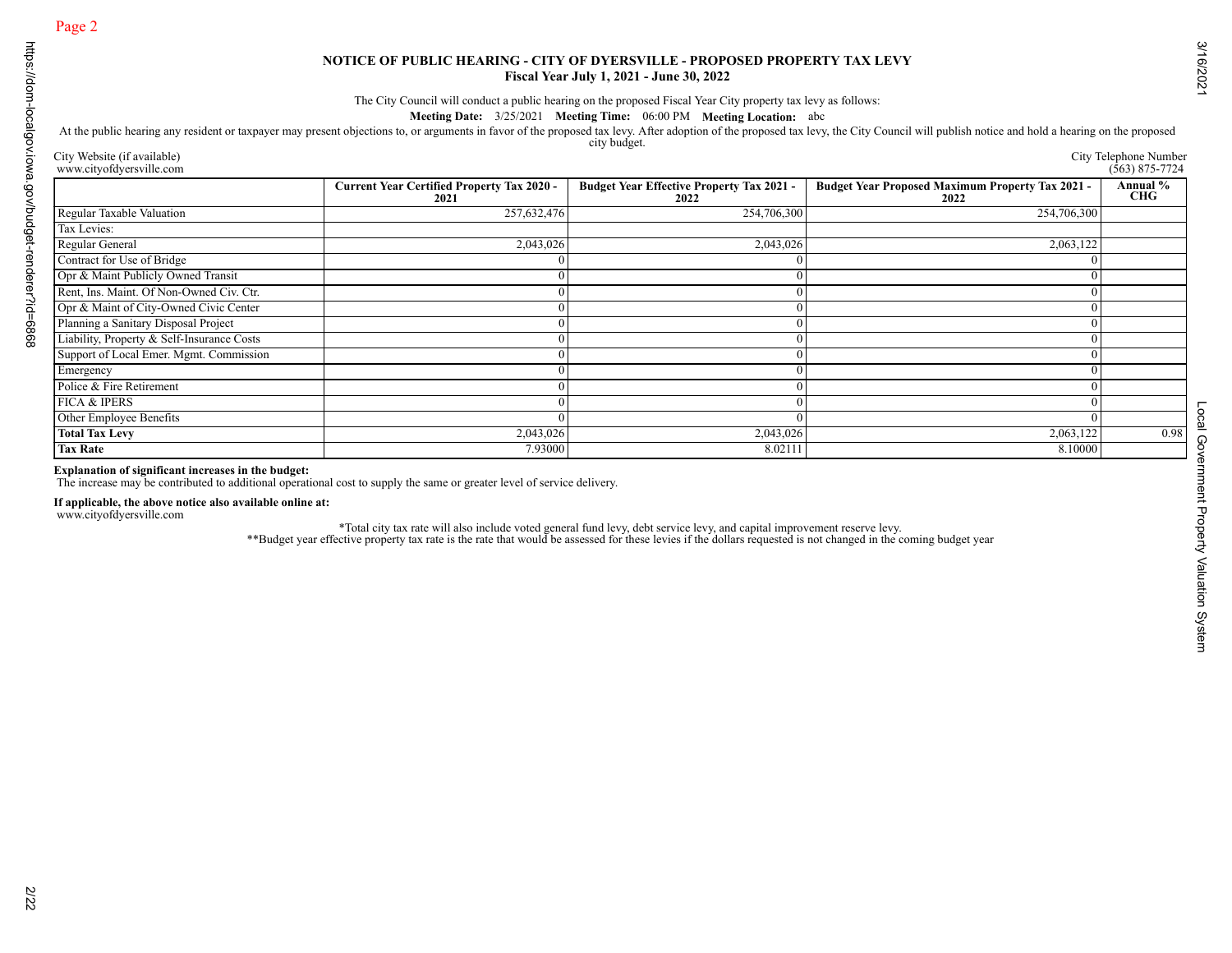|                                                |   | <b>Commercial - Non-TIF</b> |                |                        | <b>Commerical - TIF</b>                                                                                                                                                                                                                                                                                                                                                                                                                                                                                                                                                                                                                                                                                                                                                                                                                                                        | <b>Industrial - Non-TIF</b> |                         | <b>Industrial - TIF</b>  |
|------------------------------------------------|---|-----------------------------|----------------|------------------------|--------------------------------------------------------------------------------------------------------------------------------------------------------------------------------------------------------------------------------------------------------------------------------------------------------------------------------------------------------------------------------------------------------------------------------------------------------------------------------------------------------------------------------------------------------------------------------------------------------------------------------------------------------------------------------------------------------------------------------------------------------------------------------------------------------------------------------------------------------------------------------|-----------------------------|-------------------------|--------------------------|
| Taxable                                        |   |                             |                | 59,360,949             | 13,135,600                                                                                                                                                                                                                                                                                                                                                                                                                                                                                                                                                                                                                                                                                                                                                                                                                                                                     |                             | 32,658,719              | 30,066,835               |
| 100% Assessed                                  | 2 |                             |                | 67,416,118             | 13,135,600                                                                                                                                                                                                                                                                                                                                                                                                                                                                                                                                                                                                                                                                                                                                                                                                                                                                     |                             | 39,628,225              | 30,066,835               |
|                                                | A |                             |                |                        | <b>REPLACEMENT</b>                                                                                                                                                                                                                                                                                                                                                                                                                                                                                                                                                                                                                                                                                                                                                                                                                                                             |                             |                         |                          |
| <b>General Fund</b>                            |   |                             |                |                        | 119,147                                                                                                                                                                                                                                                                                                                                                                                                                                                                                                                                                                                                                                                                                                                                                                                                                                                                        |                             |                         | REVENUES, LINE 18        |
| <b>Special Fund</b>                            |   |                             | $\overline{4}$ |                        |                                                                                                                                                                                                                                                                                                                                                                                                                                                                                                                                                                                                                                                                                                                                                                                                                                                                                | $\Omega$                    |                         | REVENUES, LINE 18        |
| <b>Debt Fund</b>                               |   |                             | 5              |                        | 21,216                                                                                                                                                                                                                                                                                                                                                                                                                                                                                                                                                                                                                                                                                                                                                                                                                                                                         |                             |                         | REVENUES, LINE 18        |
| <b>Capital Reserve Fund</b>                    |   |                             | 6              |                        |                                                                                                                                                                                                                                                                                                                                                                                                                                                                                                                                                                                                                                                                                                                                                                                                                                                                                |                             |                         | <b>REVENUES, LINE 18</b> |
| <b>Proration Percentage</b><br>100%            |   |                             |                |                        | Legitima in 11 2010 2011. This immunole to commercial & industrial replacement claims may cause all payments to be a selected proventments to be pro-rated. The amount of proratation necessary for the budget year will not b<br>To reduce that estimated amount of commercial & industrial replacement payment budgeted for the coming fiscal year, complete an estimation of the replacement payment above. Once complete, select a proration percentage from<br>list below. The proration percentage will limit the amount of estimated replacement payment budgeted. This will hopefully prevent an over estimation in the budget year revenues.<br>Please input the amount of revenue being received from any grants or reimbursements from the State of Iowa, excluding the replacement amounts on lines 3 through 6 above. Separate the revenues by fund receiving the |                             |                         |                          |
| money.                                         |   |                             |                |                        |                                                                                                                                                                                                                                                                                                                                                                                                                                                                                                                                                                                                                                                                                                                                                                                                                                                                                |                             |                         |                          |
| <b>Other State Grants &amp; Reimbursements</b> |   |                             | General        | <b>Special Revenue</b> | <b>TIF Sp. Revenue</b>                                                                                                                                                                                                                                                                                                                                                                                                                                                                                                                                                                                                                                                                                                                                                                                                                                                         | <b>Debt Service</b>         | <b>Capital Projects</b> | Proprietary              |
|                                                |   |                             |                |                        |                                                                                                                                                                                                                                                                                                                                                                                                                                                                                                                                                                                                                                                                                                                                                                                                                                                                                |                             |                         |                          |
|                                                |   |                             |                |                        |                                                                                                                                                                                                                                                                                                                                                                                                                                                                                                                                                                                                                                                                                                                                                                                                                                                                                |                             |                         |                          |

|                                          | General | . .<br><b>Special Revenue</b> | TIE<br>.<br>Sp. Revenue<br>. | <b>Debt Service</b> | $\mathbf{r}$<br>apital Projects | Proprietarv |
|------------------------------------------|---------|-------------------------------|------------------------------|---------------------|---------------------------------|-------------|
| Other State Grants<br>s & Reimbursements |         |                               |                              |                     |                                 |             |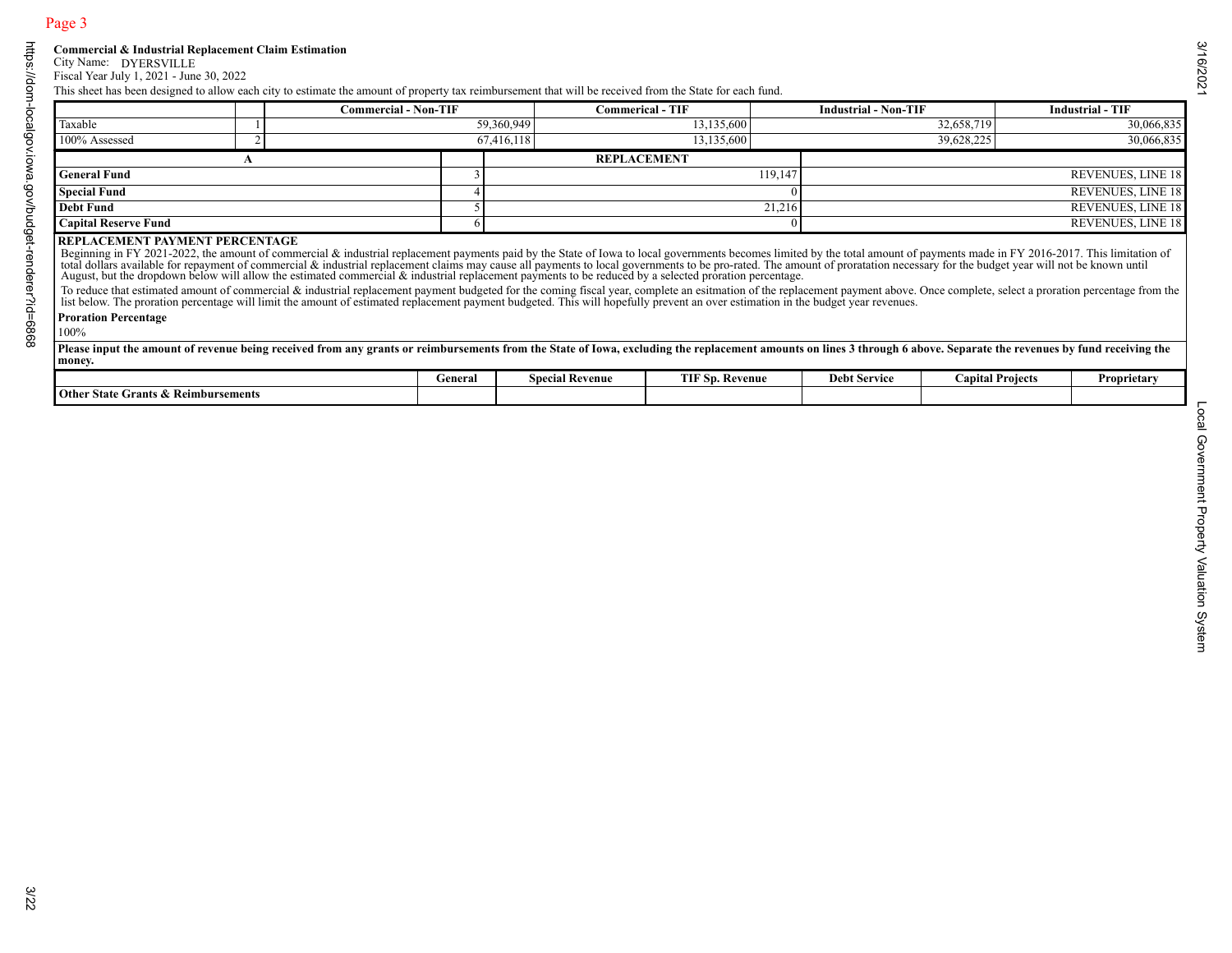|                                        |                            |                          | <b>Commercial - Reg</b>    | <b>Industrial - Reg</b> | Replacement                      |
|----------------------------------------|----------------------------|--------------------------|----------------------------|-------------------------|----------------------------------|
| <b>Special Fund - Total All SSMIDS</b> |                            | - 1                      |                            |                         |                                  |
| <b>SSMID1</b>                          | <b>Taxable</b>             |                          | $\boldsymbol{0}$           |                         | $\bf{0}$                         |
|                                        | Assessed                   |                          | $\boldsymbol{0}$           |                         | $\overline{0}$                   |
| <b>SSMID 2</b>                         | <b>Taxable</b>             |                          | $\boldsymbol{0}$           |                         | $\boldsymbol{0}$                 |
|                                        | Assessed                   | $\overline{\phantom{1}}$ | $\boldsymbol{0}$           |                         | $\bf{0}$                         |
| <b>SSMID 3</b>                         | <b>Taxable</b>             |                          | $\boldsymbol{0}$           |                         | $\overline{0}$                   |
|                                        | <b>Assessed</b>            |                          | $\overline{0}$             |                         | $\overline{0}$                   |
| <b>SSMID4</b>                          | <b>Taxable</b>             |                          | $\boldsymbol{0}$           |                         | $\overline{0}$                   |
|                                        | Assessed                   |                          | $\boldsymbol{0}$           |                         | $\bf{0}$                         |
| <b>SSMID 5</b>                         | <b>Taxable</b>             | 10                       | $\boldsymbol{0}$           |                         | $\bf{0}$                         |
|                                        | Assessed                   | 11                       | $\overline{0}$             |                         | $\overline{0}$                   |
| <b>SSMID 6</b>                         | <b>Taxable</b>             | 12                       | $\boldsymbol{0}$           |                         | $\overline{0}$                   |
| <b>SSMID7</b>                          | Assessed                   | 13                       | $\bf{0}$                   |                         | $\boldsymbol{0}$                 |
|                                        | <b>Taxable</b>             | 14<br>15                 | $\bf{0}$<br>$\overline{0}$ |                         | $\overline{0}$<br>$\overline{0}$ |
| <b>SSMID 8</b>                         | Assessed<br><b>Taxable</b> | 16                       | $\overline{0}$             |                         | $\overline{0}$                   |
|                                        |                            | 17                       | $\overline{0}$             |                         | $\overline{0}$                   |
|                                        | Assessed                   |                          |                            |                         |                                  |
|                                        |                            |                          |                            |                         |                                  |
|                                        |                            |                          |                            |                         |                                  |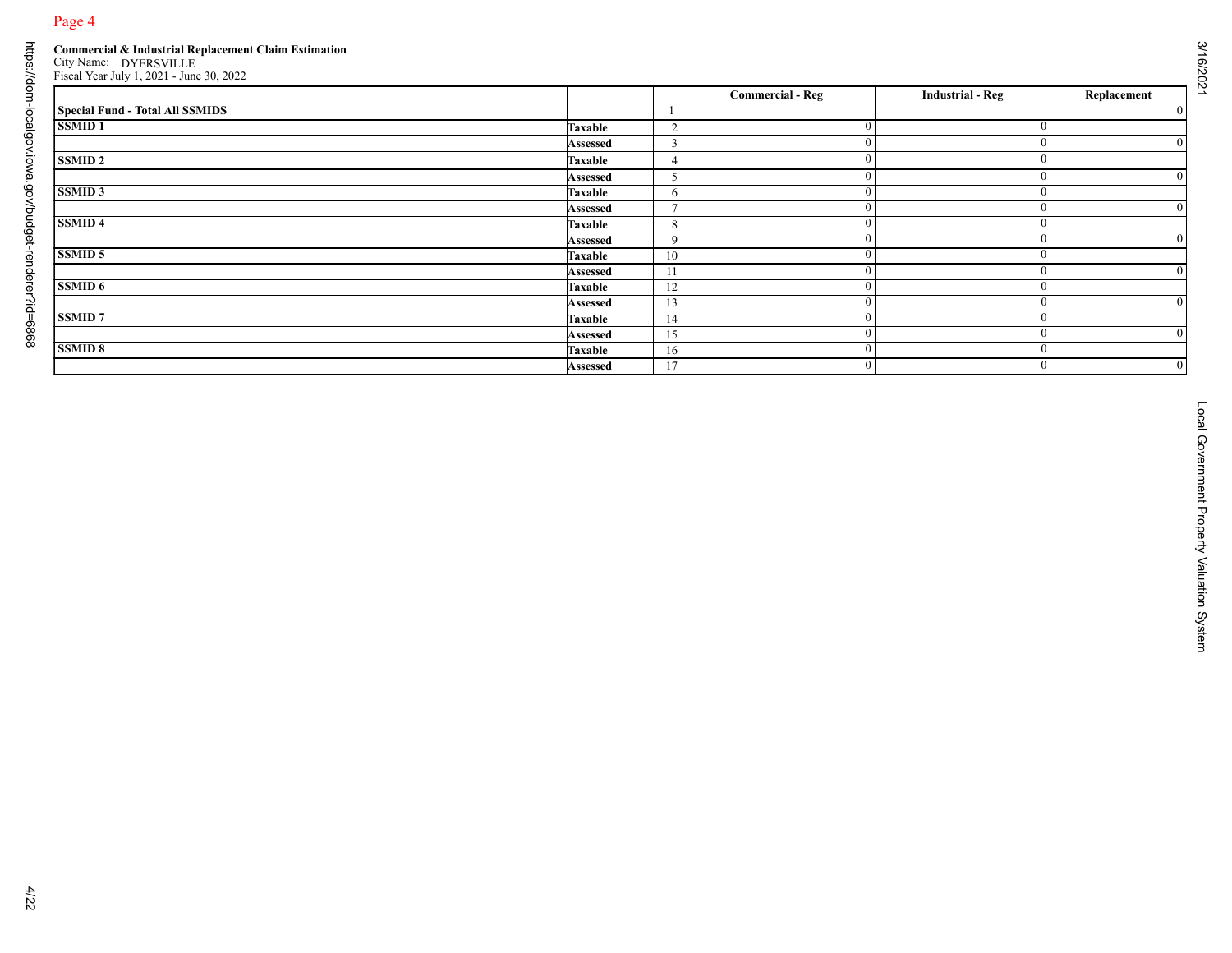| <b>Annual Report FY 2020</b><br>Beginning Fund Balance July 1<br>Actual Revenues Except Beg Balance |                | <b>GENERAL</b> | SPECIAL<br>REVENUES | <b>TIF SPECIAL<br/>REVENUES</b> | <b>DEBT</b><br>SERVICE | <b>CAPITAL<br/>PROJECTS</b> | <b>PERMANENT</b> | TOTAL<br>GOVERNMENT | <b>PROPRIETARY</b> | <b>GRAND<br/>TOTAL</b> |
|-----------------------------------------------------------------------------------------------------|----------------|----------------|---------------------|---------------------------------|------------------------|-----------------------------|------------------|---------------------|--------------------|------------------------|
|                                                                                                     |                |                |                     |                                 |                        |                             |                  |                     |                    |                        |
|                                                                                                     |                | 1,397,405      | 484,840             | 1,281,546                       | 461,143                | 5,378,466                   | $\Omega$         | 9,003,400           | $-1,304,491$       | 7,698,909              |
|                                                                                                     |                | 2,867,804      | 1,002,096           | 1,142,714                       | 167,664                | 1,358,440                   | $\bf{0}$         | 6,538,718           | 2,717,895          | 9,256,613              |
| Actual Expenditures Except End Balance                                                              | 3              | 3,478,761      | 1,377,311           | 835,311                         | 237,484                | 5,659,566                   | $\bf{0}$         | 11,588,433          | 3,425,904          | 15,014,337             |
| Ending Fund Balance June 30                                                                         | $\overline{4}$ | 786,448        | 109,625             | 1,588,949                       | 391,323                | 1,077,340                   | $\Omega$         | 3,953,685           | $-2,012,500$       | 1,941,185              |
| <b>Re-Estimated FY 2021</b>                                                                         |                |                |                     |                                 |                        |                             |                  |                     |                    |                        |
| <b>Beginning Fund Balance</b>                                                                       | 5              | 786,448        | 109,625             | 1,588,949                       | 391,323                | 1,077,340                   | $\bf{0}$         | 3,953,685           | $-2,012,500$       | 1,941,185              |
| <b>Re-Est Revenues</b>                                                                              | 6              | 2,988,417      | 990,150             | 1,304,409                       | 527,485                | 918,000                     | $\overline{0}$   | 6,728,461           | 3,523,825          | 10,252,286             |
| Re-Est Expenditures                                                                                 |                | 2,969,979      | 953,667             | 1,218,176                       | 503,727                | 918,000                     | -0               | 6,563,549           | 3,372,586          | 9,936,135              |
| <b>Ending Fund Balance</b>                                                                          | 8              | 804,886        | 146,108             | 1,675,182                       | 415,081                | 1,077,340                   | $\overline{0}$   | 4,118,597           | $-1,861,261$       | 2,257,336              |
| Budget FY 2022                                                                                      |                |                |                     |                                 |                        |                             |                  |                     |                    |                        |
| <b>Beginning Fund Balance</b>                                                                       | 9              | 804,886        | 146,108             | 1,675,182                       | 415,081                | 1,077,340                   | $\Omega$         | 4,118,597           | $-1,861,261$       | 2,257,336              |
| Revenues                                                                                            | 10             | 3,025,372      | 1,035,350           | 1,753,519                       | 473,525                | 350,000                     | $\bf{0}$         | 6,637,766           | 2,858,825          | 9,496,591              |
| Expenditures                                                                                        | 11             | 3,019,084      | 865,600             | 1,685,318                       | 452,309                | 340,000                     | $\bf{0}$         | 6,362,311           | 3,013,932          | 9,376,243              |
| <b>Ending Fund Balance</b>                                                                          | 12             | 811,174        | 315,858             | 1,743,383                       | 436,297                | 1,087,340                   | $\Omega$         | 4,394,052           | $-2,016,368$       | 2,377,684              |
|                                                                                                     |                |                |                     |                                 |                        |                             |                  |                     |                    |                        |
|                                                                                                     |                |                |                     |                                 |                        |                             |                  |                     |                    |                        |
|                                                                                                     |                |                |                     |                                 |                        |                             |                  |                     |                    |                        |
|                                                                                                     |                |                |                     |                                 |                        |                             |                  |                     |                    |                        |
|                                                                                                     |                |                |                     |                                 |                        |                             |                  |                     |                    |                        |

3/16/2021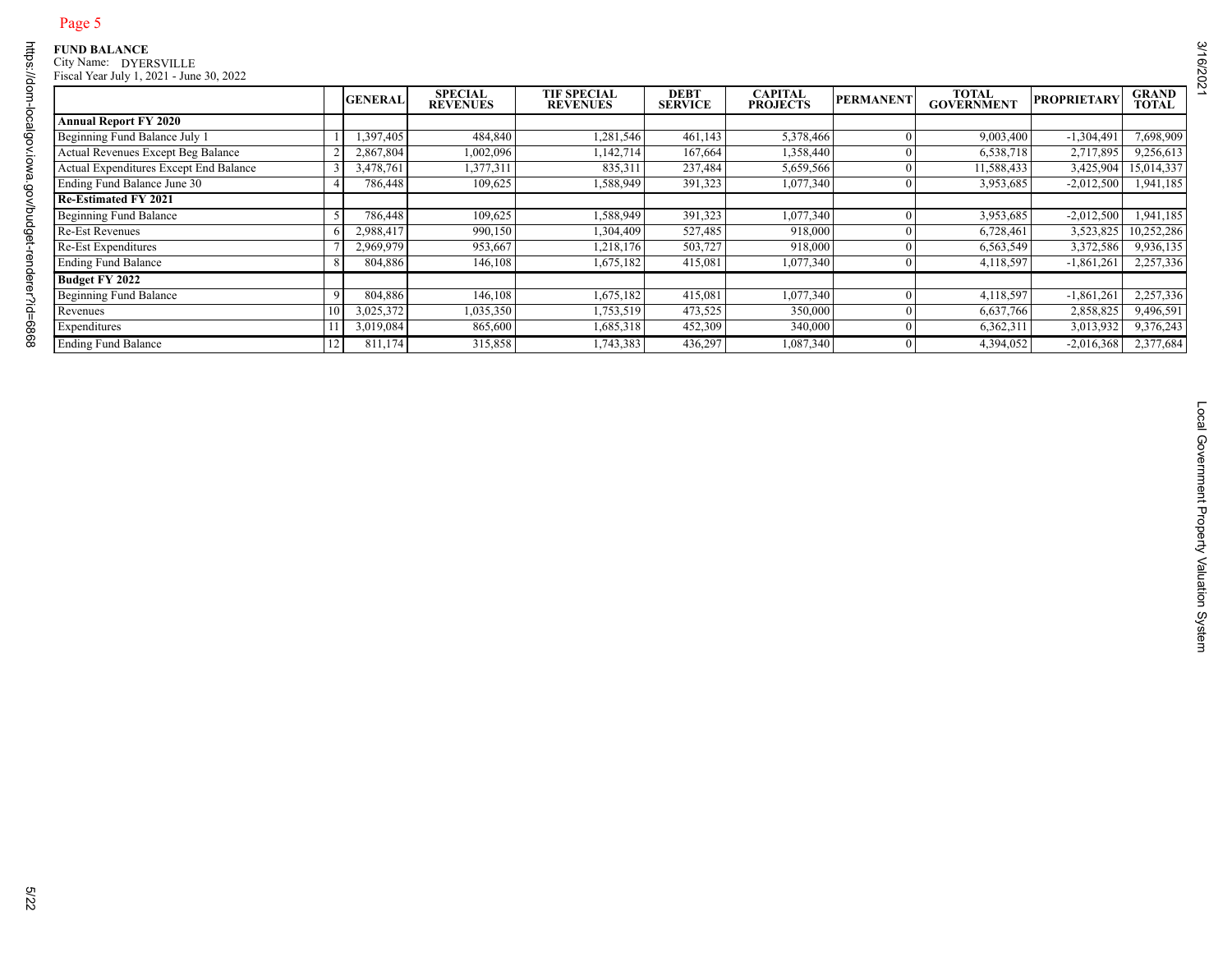|                                                          | As provided in Iowa Code Section 384.12, subsection 22, a city may levy the amount necessary in support of a local Emergency Management Commission. In addition to this individual levy, Emergency Management Commission suppo<br><b>Request with Utility Replacement</b> | <b>Property Taxes Levied</b> |
|----------------------------------------------------------|---------------------------------------------------------------------------------------------------------------------------------------------------------------------------------------------------------------------------------------------------------------------------|------------------------------|
| Portion of General Fund Levy Used for Emerg. Mgmt. Comm. |                                                                                                                                                                                                                                                                           |                              |
| Support of a Local Emerg.Mgmt.Comm.                      | $\boldsymbol{0}$                                                                                                                                                                                                                                                          |                              |
| TOTAL FOR FY 2022                                        | $\boldsymbol{0}$                                                                                                                                                                                                                                                          |                              |
|                                                          |                                                                                                                                                                                                                                                                           |                              |
|                                                          |                                                                                                                                                                                                                                                                           |                              |
|                                                          |                                                                                                                                                                                                                                                                           |                              |
|                                                          |                                                                                                                                                                                                                                                                           |                              |
|                                                          |                                                                                                                                                                                                                                                                           |                              |
|                                                          |                                                                                                                                                                                                                                                                           |                              |
|                                                          |                                                                                                                                                                                                                                                                           |                              |
|                                                          |                                                                                                                                                                                                                                                                           |                              |
|                                                          |                                                                                                                                                                                                                                                                           |                              |
|                                                          |                                                                                                                                                                                                                                                                           |                              |
|                                                          |                                                                                                                                                                                                                                                                           |                              |
|                                                          |                                                                                                                                                                                                                                                                           |                              |
|                                                          |                                                                                                                                                                                                                                                                           |                              |
|                                                          |                                                                                                                                                                                                                                                                           |                              |
|                                                          |                                                                                                                                                                                                                                                                           |                              |
|                                                          |                                                                                                                                                                                                                                                                           |                              |
|                                                          |                                                                                                                                                                                                                                                                           |                              |
|                                                          |                                                                                                                                                                                                                                                                           |                              |
|                                                          |                                                                                                                                                                                                                                                                           |                              |
|                                                          |                                                                                                                                                                                                                                                                           |                              |
|                                                          |                                                                                                                                                                                                                                                                           |                              |
|                                                          |                                                                                                                                                                                                                                                                           |                              |
|                                                          |                                                                                                                                                                                                                                                                           |                              |
|                                                          |                                                                                                                                                                                                                                                                           |                              |
|                                                          |                                                                                                                                                                                                                                                                           |                              |
|                                                          |                                                                                                                                                                                                                                                                           |                              |
|                                                          |                                                                                                                                                                                                                                                                           |                              |
|                                                          |                                                                                                                                                                                                                                                                           |                              |
|                                                          |                                                                                                                                                                                                                                                                           |                              |
|                                                          |                                                                                                                                                                                                                                                                           |                              |
|                                                          |                                                                                                                                                                                                                                                                           |                              |
|                                                          |                                                                                                                                                                                                                                                                           |                              |
|                                                          |                                                                                                                                                                                                                                                                           |                              |
|                                                          |                                                                                                                                                                                                                                                                           |                              |
|                                                          |                                                                                                                                                                                                                                                                           |                              |
|                                                          |                                                                                                                                                                                                                                                                           |                              |
|                                                          |                                                                                                                                                                                                                                                                           |                              |
|                                                          |                                                                                                                                                                                                                                                                           |                              |
|                                                          |                                                                                                                                                                                                                                                                           |                              |
|                                                          |                                                                                                                                                                                                                                                                           |                              |
|                                                          |                                                                                                                                                                                                                                                                           |                              |
|                                                          |                                                                                                                                                                                                                                                                           |                              |
|                                                          |                                                                                                                                                                                                                                                                           |                              |

3/16/2021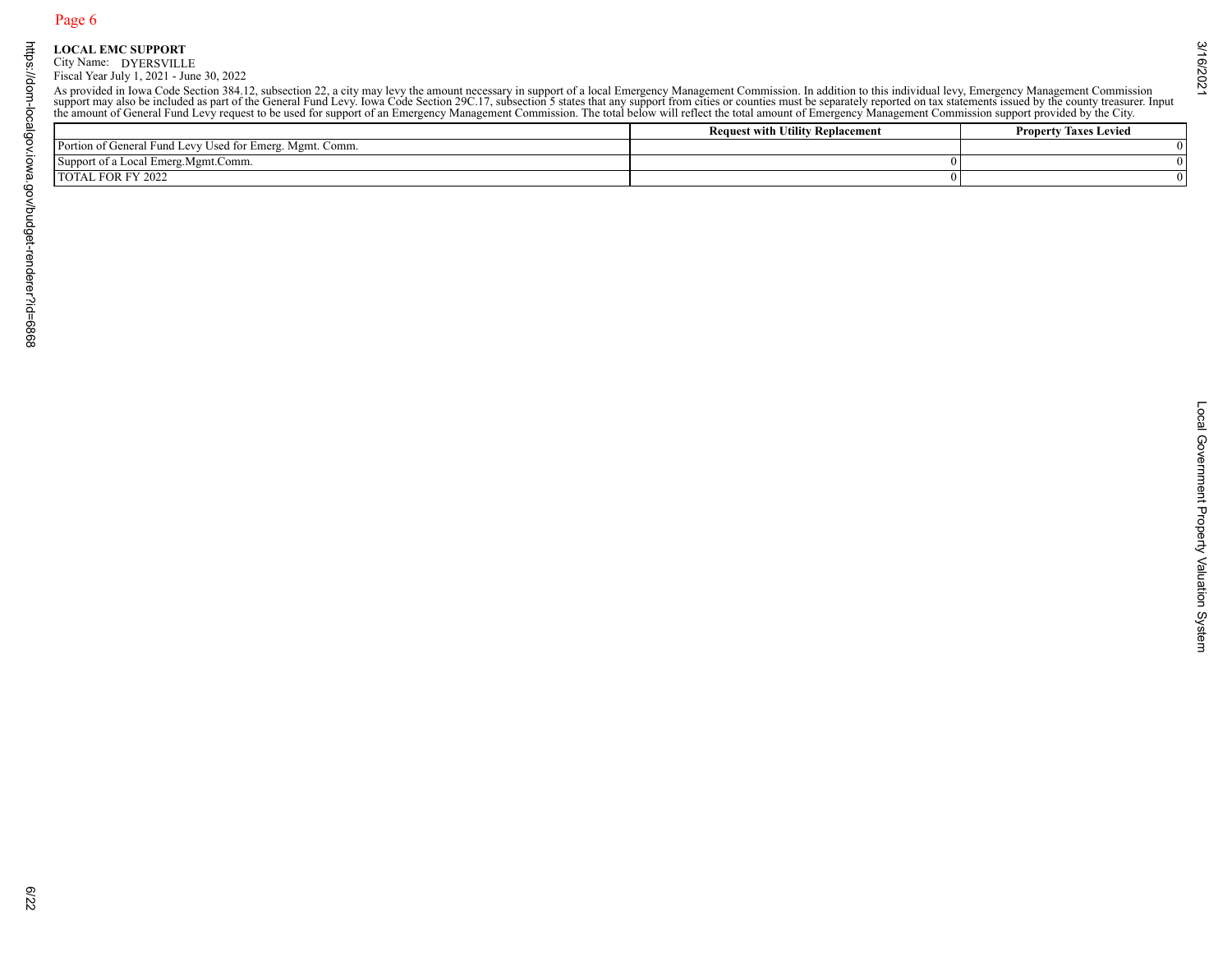| <b>GOVERNMENT ACTIVITIES CONT.</b>  |                | <b>GENERAL</b> | <b>SPECIAL</b><br><b>REVENUE</b> | <b>TIF SPECIAL</b><br><b>REVENUES</b> | DEBT<br><b>SERVICE</b> | <b>CAPITAL<br/>PROJECTS</b> |                | PERMANENT PROPRIETARY ESTIMATED | 2021                | <b>ACTUAL</b><br>2020 |
|-------------------------------------|----------------|----------------|----------------------------------|---------------------------------------|------------------------|-----------------------------|----------------|---------------------------------|---------------------|-----------------------|
| <b>PUBLIC SAFETY</b>                |                |                |                                  |                                       |                        |                             |                |                                 |                     |                       |
| Police Department/Crime Prevention  |                | 864,333        |                                  |                                       |                        |                             |                |                                 | 864,333             | 748,029               |
| Jail                                | 2              |                |                                  |                                       |                        |                             |                |                                 | $\Omega$            |                       |
| <b>Emergency Management</b>         | 3              | 3,573          |                                  |                                       |                        |                             |                |                                 | 3,573               | 1,674                 |
| Flood Control                       | $\overline{4}$ | 8,500          |                                  |                                       |                        |                             |                |                                 | 8,500               |                       |
| Fire Department                     | 5              | 105,220        |                                  |                                       |                        |                             |                |                                 | 105,220             | 135,411               |
| Ambulance                           | 6              |                |                                  |                                       |                        |                             |                |                                 | $\bf{0}$            | 13,632                |
| <b>Building Inspections</b>         | 7              |                |                                  |                                       |                        |                             |                |                                 | $\Omega$            |                       |
| Miscellaneous Protective Services   | 8              | 51,287         |                                  |                                       |                        |                             |                |                                 | 51,287              | 42,238                |
| Animal Control                      | $\overline{9}$ |                |                                  |                                       |                        |                             |                |                                 | $\mathbf{0}$        |                       |
| Other Public Safety                 | 10             |                |                                  |                                       |                        |                             |                |                                 | $\Omega$            | 80,462                |
| TOTAL (lines $1 - 10$ )             | 11             | 1,032,913      | $\overline{0}$                   |                                       |                        |                             | $\mathbf{0}$   |                                 | 1,032,913 1,021,446 |                       |
| <b>PUBLIC WORKS</b>                 |                |                |                                  |                                       |                        |                             |                |                                 |                     |                       |
| Roads, Bridges, & Sidewalks         | 12             | 241,700        | 425,667                          |                                       |                        |                             |                |                                 | 667,367             | 879,829               |
| Parking - Meter and Off-Street      | 13             |                |                                  |                                       |                        |                             |                |                                 | $\theta$            |                       |
| <b>Street Lighting</b>              | 14             |                |                                  |                                       |                        |                             |                |                                 | $\mathbf{0}$        |                       |
| <b>Traffic Control and Safety</b>   | 15             |                |                                  |                                       |                        |                             |                |                                 | $\Omega$            |                       |
| Snow Removal                        | 16             | 38,539         | 40,000                           |                                       |                        |                             |                |                                 | 78,539              | 46,128                |
| Highway Engineering                 | 17             |                |                                  |                                       |                        |                             |                |                                 | $\bf{0}$            |                       |
| <b>Street Cleaning</b>              | 18             |                |                                  |                                       |                        |                             |                |                                 | $\theta$            |                       |
| Airport (if not Enterprise)         | 19             |                |                                  |                                       |                        |                             |                |                                 | $\Omega$            |                       |
| Garbage (if not Enterprise)         | 20             |                |                                  |                                       |                        |                             |                |                                 | $\mathbf{0}$        |                       |
| Other Public Works                  | 21             |                |                                  |                                       |                        |                             |                |                                 | ∩                   |                       |
| TOTAL (lines 12 - 21)               | 22             | 280,239        | 465,667                          |                                       |                        |                             | $\theta$       |                                 | 745,906             | 925,957               |
| <b>HEALTH &amp; SOCIAL SERVICES</b> |                |                |                                  |                                       |                        |                             |                |                                 |                     |                       |
| Welfare Assistance                  | 23             |                |                                  |                                       |                        |                             |                |                                 | $\mathbf{0}$        |                       |
| City Hospital                       | 24             |                |                                  |                                       |                        |                             |                |                                 | $\mathbf{0}$        |                       |
| Payments to Private Hospitals       | 25             |                |                                  |                                       |                        |                             |                |                                 | $\Omega$            |                       |
| Health Regulation and Inspection    | 26             |                |                                  |                                       |                        |                             |                |                                 | $\mathbf{0}$        |                       |
| Water, Air, and Mosquito Control    | 27             |                |                                  |                                       |                        |                             |                |                                 | $\Omega$            |                       |
| Community Mental Health             | 28             |                |                                  |                                       |                        |                             |                |                                 | $\mathbf{0}$        |                       |
| Other Health and Social Services    | 29             |                |                                  |                                       |                        |                             |                |                                 | $\mathbf{0}$        | 5,000                 |
| <b>TOTAL</b> (lines 23 - 29)        | 30             | $\Omega$       | $\overline{0}$                   |                                       |                        |                             | $\theta$       |                                 | $\Omega$            | 5,000                 |
| <b>CULTURE &amp; RECREATION</b>     |                |                |                                  |                                       |                        |                             |                |                                 |                     |                       |
| Library Services                    | 31             | 455,776        | 30,000                           |                                       |                        |                             |                |                                 | 485,776             | 495,903               |
| Museum, Band and Theater            | 32             |                |                                  |                                       |                        |                             |                |                                 | $\theta$            |                       |
| Parks                               | 33             | 242,667        |                                  |                                       |                        |                             |                |                                 | 242,667             | 309,816               |
| Recreation                          | 34             | 227,384        |                                  |                                       |                        |                             |                |                                 | 227,384             | 129,811               |
| Cemetery                            | 35             |                |                                  |                                       |                        |                             |                |                                 | $\mathbf{0}$        |                       |
| Community Center, Zoo, & Marina     | 36             | 29,450         |                                  |                                       |                        |                             |                |                                 | 29,450              | 30,285                |
| Other Culture and Recreation        | 37             | 83,750         |                                  |                                       |                        |                             |                |                                 | 83,750              | 117,103               |
| <b>TOTAL</b> (lines 31 - 37)        | 38             | 1,039,027      | 30,000                           |                                       |                        |                             | $\overline{0}$ |                                 | 1,069,027 1,082,918 |                       |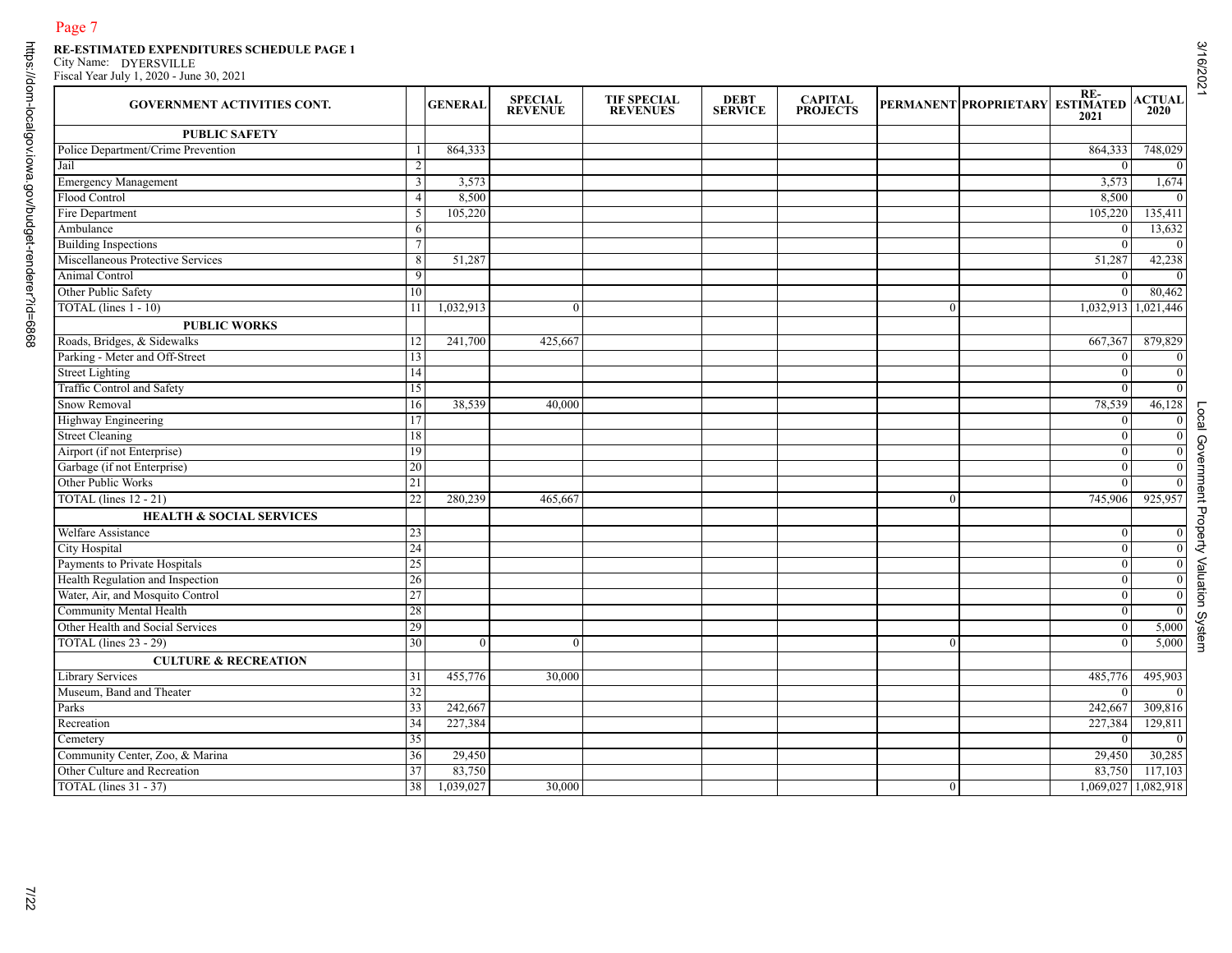| <b>GOVERNMENT ACTIVITIES CONT.</b>                                             |                                        | <b>GENERAL</b> | <b>SPECIAL</b><br><b>REVENUE</b> | <b>TIF SPECIAL</b><br><b>REVENUES</b> | <b>DEBT</b><br><b>SERVICE</b> | <b>CAPITAL</b><br><b>PROJECTS</b> |                | PERMANENT PROPRIETARY ESTIMATED | RE-<br>2021          | <b>ACTUAL</b><br>2020 |
|--------------------------------------------------------------------------------|----------------------------------------|----------------|----------------------------------|---------------------------------------|-------------------------------|-----------------------------------|----------------|---------------------------------|----------------------|-----------------------|
| <b>COMMUNITY &amp; ECONOMIC DEVELOPMENT</b>                                    |                                        |                |                                  |                                       |                               |                                   |                |                                 |                      |                       |
| Community Beautification                                                       | 39                                     |                |                                  |                                       |                               |                                   |                |                                 | $\overline{0}$       | $\overline{0}$        |
| Economic Development                                                           | 40                                     | 76,600         |                                  | 1,218,176                             |                               |                                   |                |                                 | 1,294,776            | 543,532               |
| Housing and Urban Renewal                                                      | 41                                     |                |                                  |                                       |                               |                                   |                |                                 | $\Omega$             |                       |
| Planning & Zoning                                                              | 42                                     | 1,000          |                                  |                                       |                               |                                   |                |                                 | 1.000                | $\overline{0}$        |
| Other Com & Econ Development                                                   | 43                                     |                |                                  |                                       |                               |                                   |                |                                 | $\Omega$             | 251                   |
| <b>TIF Rebates</b>                                                             | 44                                     |                |                                  |                                       |                               |                                   |                |                                 | $\theta$             |                       |
| <b>TOTAL</b> (lines 39 - 44)                                                   | 45                                     | 77,600         | $\mathbf{0}$                     | 1,218,176                             |                               |                                   | $\Omega$       |                                 | 1,295,776            | 543,783               |
| <b>GENERAL GOVERNMENT</b>                                                      |                                        |                |                                  |                                       |                               |                                   |                |                                 |                      |                       |
| Mayor, Council, & City Manager                                                 | 46                                     | 68,327         |                                  |                                       |                               |                                   |                |                                 | 68,327               | 60,810                |
| Clerk, Treasurer, & Finance Adm.                                               | 47                                     | 227,173        |                                  |                                       |                               |                                   |                |                                 | 227,173              | 176,649               |
| Elections                                                                      | 48                                     |                |                                  |                                       |                               |                                   |                |                                 | $\Omega$             | 2,570                 |
| Legal Services & City Attorney                                                 | 49                                     | 22,000         |                                  |                                       |                               |                                   |                |                                 | 22,000               | 33,616                |
| City Hall & General Buildings                                                  | 50                                     | 139,200        |                                  |                                       |                               |                                   |                |                                 | 139,200              | 254,843               |
| <b>Tort Liability</b>                                                          | 51                                     | 21,000         |                                  |                                       |                               |                                   |                |                                 | 21,000               | 25,450                |
| Other General Government                                                       | 52                                     | 62,500         |                                  |                                       |                               |                                   |                |                                 | 62,500               | 64,042                |
| TOTAL (lines 46 - 52)                                                          | 53                                     | 540,200        | $\theta$                         |                                       |                               |                                   | $\Omega$       |                                 | 540,200              | 617,980               |
| <b>DEBT SERVICE</b>                                                            | 54                                     |                |                                  |                                       | 503,727                       |                                   |                |                                 | 503,727              | 615,797               |
| Gov Capital Projects                                                           | 55                                     |                |                                  |                                       |                               | 918,000                           |                |                                 | 918,000              | 5,659,566             |
| TIF Capital Projects                                                           | 56                                     |                |                                  |                                       |                               |                                   |                |                                 |                      |                       |
| <b>TOTAL CAPITAL PROJECTS</b>                                                  | 57                                     | $\Omega$       | $\theta$                         | $\Omega$                              |                               | 918,000                           | $\theta$       |                                 | 918,000              | 5,659,566             |
| TOTAL Governmental Activities Expenditures (lines<br>11+22+30+38+44+52+53+54)  | 58                                     | 2,969,979      | 495,667                          | 1,218,176                             | 503,727                       | 918,000                           | $\theta$       |                                 | 6,105,549 10,472,447 |                       |
| <b>BUSINESS TYPE ACTIVITIES Proprietary: Enterprise &amp;<br/>Budgeted ISF</b> |                                        |                |                                  |                                       |                               |                                   |                |                                 |                      |                       |
| Water Utility                                                                  | 59                                     |                |                                  |                                       |                               |                                   |                | 582,801                         | 582,801              | 532,733               |
| <b>Sewer Utility</b>                                                           | 60                                     |                |                                  |                                       |                               |                                   |                | 526,178                         | 526,178              | 582,365               |
| <b>Electric Utility</b>                                                        | 61                                     |                |                                  |                                       |                               |                                   |                |                                 | $\Omega$             |                       |
| <b>Gas Utility</b>                                                             | 62                                     |                |                                  |                                       |                               |                                   |                |                                 | $\Omega$             |                       |
| Airport                                                                        | 63                                     |                |                                  |                                       |                               |                                   |                |                                 | $\overline{0}$       | $\overline{0}$        |
| Landfill/Garbage                                                               | 64                                     |                |                                  |                                       |                               |                                   |                | 346,808                         | 346,808              | 328,043               |
| Transit                                                                        | 65                                     |                |                                  |                                       |                               |                                   |                |                                 | $\Omega$             |                       |
| Cable TV, Internet & Telephone                                                 | 66                                     |                |                                  |                                       |                               |                                   |                |                                 | $\overline{0}$       | $\overline{0}$        |
| <b>Housing Authority</b>                                                       | 67                                     |                |                                  |                                       |                               |                                   |                |                                 | $\theta$             | $\overline{0}$        |
| Storm Water Utility                                                            | 68                                     |                |                                  |                                       |                               |                                   |                |                                 | $\Omega$             |                       |
| Other Business Type (city hosp., ISF, parking, etc.)                           | 69                                     |                |                                  |                                       |                               |                                   |                |                                 | $\Omega$             | $\overline{0}$        |
| <b>Enterprise DEBT SERVICE</b>                                                 | 70                                     |                |                                  |                                       |                               |                                   |                | 1,166,799                       | 1,166,799            | 1,062,423             |
| Enterprise CAPITAL PROJECTS                                                    | 71                                     |                |                                  |                                       |                               |                                   |                | 750,000                         | 750,000              | 920,340               |
| Enterprise TIF CAPITAL PROJECTS                                                | 72                                     |                |                                  |                                       |                               |                                   |                |                                 | $\overline{0}$       | $\overline{0}$        |
| TOTAL BUSINESS TYPE EXPENDITURES (lines 59+72)                                 | $\overline{\phantom{a}}$<br>$\sqrt{2}$ |                |                                  |                                       |                               |                                   |                | 3,372,586                       | 3,372,586 3,425,904  |                       |
| <b>TOTAL ALL EXPENDITURES (lines 58+73)</b>                                    | 74                                     | 2,969,979      | 495,667                          | 1,218,176                             | 503,727                       | 918,000                           | $\overline{0}$ | 3,372,586                       | 9,478,135 13,898,351 |                       |
| Regular Transfers Out                                                          | 75                                     |                | 458,000                          |                                       |                               |                                   |                |                                 |                      | 458,000 1,115,986     |
| Internal TIF Loan Transfers Out                                                | 76                                     |                |                                  |                                       |                               |                                   |                |                                 | $\theta$             | $\overline{0}$        |
| Total ALL Transfers Out                                                        | 77                                     | $\theta$       | 458,000                          |                                       | $\Omega$                      | 0                                 | $\overline{0}$ | $\theta$                        |                      | 458,000 1,115,986     |
| Total Expenditures and Other Fin Uses (lines 74+77)                            | 78                                     | 2,969,979      | 953,667                          | 1,218,176                             | 503,727                       | 918,000                           | $\overline{0}$ | 3,372,586                       | 9,936,135 15,014,337 |                       |
| <b>Ending Fund Balance June 30</b>                                             | 79                                     | 804,886        | 146,108                          | 1,675,182                             | 415,081                       | 1,077,340                         | $\overline{0}$ | $-1,861,261$                    | 2,257,336 1,941,185  |                       |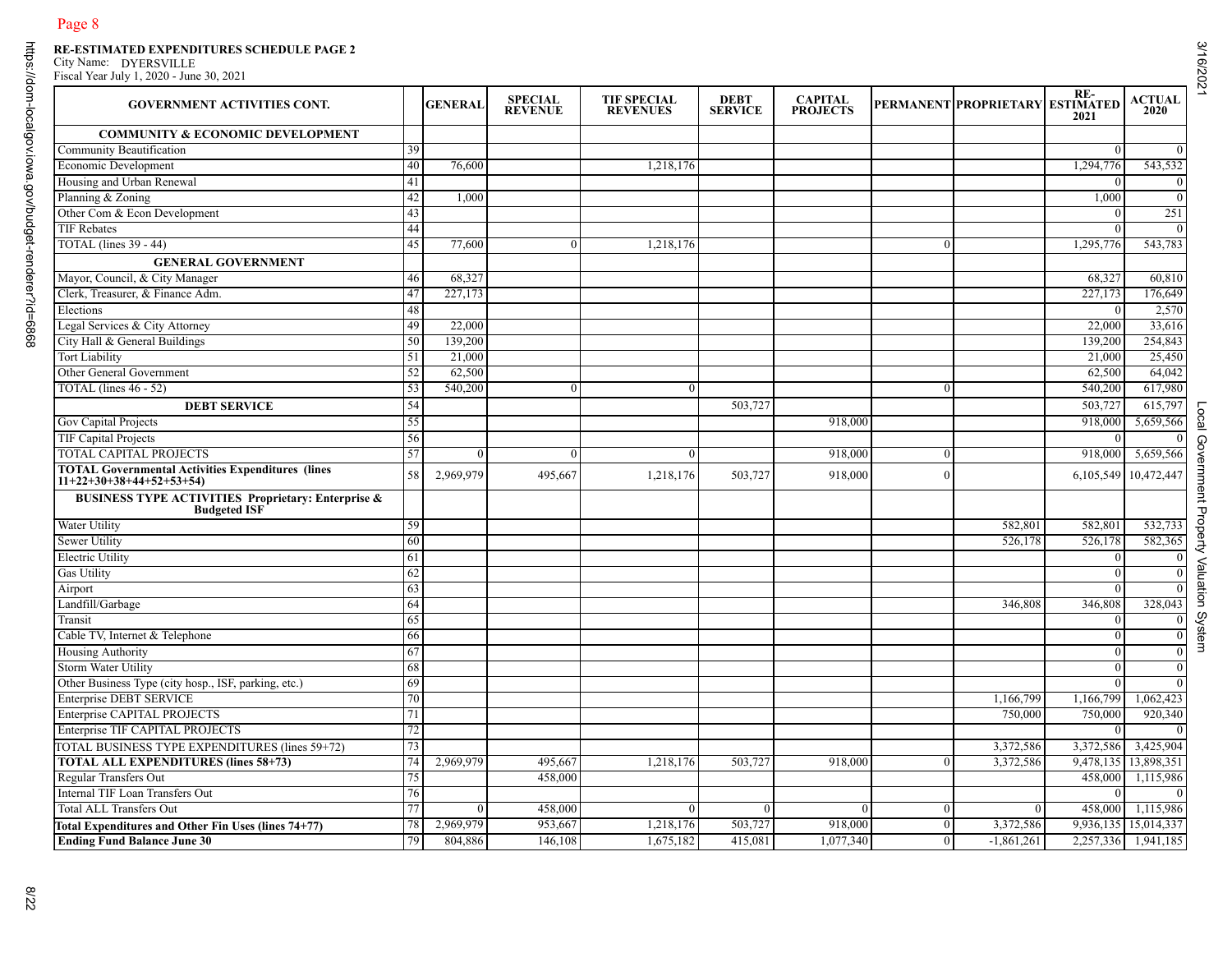| <b>REVENUES &amp; OTHER FINANCING SOURCES</b>                                                         |    | <b>GENERAL</b> | <b>SPECIAL</b><br><b>REVENUE</b> | <b>TIF SPECIAL</b><br><b>REVENUES</b> | <b>DEBT</b><br><b>SERVICE</b> | <b>CAPITAL</b><br><b>PROJECTS</b> |                | PERMANENT PROPRIETARY ESTIMATED | RE-<br>2021                 | <b>ACTUAL</b><br>2020 |
|-------------------------------------------------------------------------------------------------------|----|----------------|----------------------------------|---------------------------------------|-------------------------------|-----------------------------------|----------------|---------------------------------|-----------------------------|-----------------------|
| Taxes Levied on Property                                                                              |    | 2,022,814      |                                  |                                       | 498,266                       |                                   |                |                                 | 2,521,080                   | 2,201,700             |
| Less: Uncollected Property Taxes - Levy Year                                                          |    |                |                                  |                                       |                               |                                   |                |                                 | $\Omega$                    |                       |
| Net Current Property Taxes (line 1 minus line 2)                                                      |    | 2,022,814      | $\mathbf{0}$                     |                                       | 498,266                       | $\Omega$                          |                |                                 | 2,521,080                   | 2,201,700             |
| <b>Delinquent Property Taxes</b>                                                                      |    |                |                                  |                                       |                               |                                   |                |                                 | $\Omega$                    |                       |
| <b>TIF Revenues</b>                                                                                   |    |                |                                  | 1,304,409                             |                               |                                   |                |                                 | 1,304,409                   | 1,142,714             |
| Other City Taxes:                                                                                     |    |                |                                  |                                       |                               |                                   |                |                                 |                             |                       |
| Utility Tax Replacement Excise Taxes                                                                  | 6  | 26,557         |                                  |                                       | 5,461                         |                                   |                |                                 | 32,018                      | 1,627                 |
| Utility francise tax (Iowa Code Chapter 364.2)                                                        |    | 157,000        |                                  |                                       |                               |                                   |                |                                 | 157,000                     | 156,402               |
| Parimutuel wager tax                                                                                  | 8  |                |                                  |                                       |                               |                                   |                |                                 | $\overline{0}$              |                       |
| Gaming wager tax                                                                                      | -9 |                |                                  |                                       |                               |                                   |                |                                 | $\overline{0}$              |                       |
| Mobile Home Taxes                                                                                     | 10 |                |                                  |                                       |                               |                                   |                |                                 | $\overline{0}$              |                       |
| Hotel/Motel Taxes                                                                                     | 11 | 95,000         |                                  |                                       |                               |                                   |                |                                 | 95,000                      | 83,284                |
| <b>Other Local Option Taxes</b>                                                                       | 12 | 150,000        | 429,500                          |                                       |                               |                                   |                |                                 | 579,500                     | 582,322               |
| Subtotal - Other City Taxes (lines 6 thru 12)                                                         | 13 | 428,557        | 429,500                          |                                       | 5,461                         | $\overline{0}$                    |                |                                 | 863,518                     | 823,635               |
| Licenses & Permits                                                                                    | 14 | 16,700         |                                  |                                       |                               |                                   |                |                                 | 16,700                      | 17,192                |
| Use of Money & Property                                                                               | 15 | 76,000         | 350                              |                                       |                               |                                   |                |                                 | 76,350                      | 106,395               |
| Intergovernmental:                                                                                    |    |                |                                  |                                       |                               |                                   |                |                                 |                             |                       |
| Federal Grants & Reimbursements                                                                       | 16 |                |                                  |                                       |                               |                                   |                |                                 | $\Omega$                    | 13,703                |
| Road Use Taxes                                                                                        | 17 |                | 530,300                          |                                       |                               |                                   |                |                                 | 530,300                     | 521,609               |
| Other State Grants & Reimbursements                                                                   | 18 | 115,521        |                                  |                                       | 23,758                        |                                   |                |                                 | 139,279                     | 238,283               |
| Local Grants & Reimbursements                                                                         | 19 | 27,275         |                                  |                                       |                               | 100,000                           |                |                                 | 127,275                     | 41,068                |
| Subtotal - Intergovernmental (lines 16 thru 19)                                                       | 20 | 142,796        | 530,300                          |                                       | 23,758                        | 100,000                           |                | $\overline{0}$                  | 796,854                     | 814,663               |
| Charges for Fees & Service:                                                                           |    |                |                                  |                                       |                               |                                   |                |                                 |                             |                       |
| Water Utility                                                                                         | 21 |                |                                  |                                       |                               |                                   |                | 1,005,726                       | 1,005,726                   | 968,386               |
| <b>Sewer Utility</b>                                                                                  | 22 |                |                                  |                                       |                               |                                   |                | 1,396,077                       | 1,396,077                   | 1,354,592             |
| <b>Electric Utility</b>                                                                               | 23 |                |                                  |                                       |                               |                                   |                |                                 | $\overline{0}$              |                       |
| <b>Gas Utility</b>                                                                                    | 24 |                |                                  |                                       |                               |                                   |                |                                 | $\overline{0}$              |                       |
| Parking                                                                                               | 25 |                |                                  |                                       |                               |                                   |                |                                 | $\theta$                    |                       |
| Airport                                                                                               | 26 |                |                                  |                                       |                               |                                   |                |                                 | $\theta$                    |                       |
| Landfill/Garbage                                                                                      | 27 |                |                                  |                                       |                               |                                   |                | 372,022                         | 372,022                     | 370,436               |
| Hospital                                                                                              | 28 |                |                                  |                                       |                               |                                   |                |                                 | $\overline{0}$              |                       |
| Transit                                                                                               | 29 |                |                                  |                                       |                               |                                   |                |                                 | $\theta$                    |                       |
| Cable TV, Internet & Telephone                                                                        | 30 |                |                                  |                                       |                               |                                   |                |                                 | $\overline{0}$              |                       |
| <b>Housing Authority</b>                                                                              | 31 |                |                                  |                                       |                               |                                   |                |                                 | $\theta$                    |                       |
| <b>Storm Water Utility</b>                                                                            | 32 |                |                                  |                                       |                               |                                   |                |                                 | $\Omega$                    |                       |
| Other Fees & Charges for Service                                                                      | 33 | 161,300        |                                  |                                       |                               |                                   |                |                                 | 161,300                     | 173,584               |
| Subtotal - Charges for Service (lines 21 thru 33)                                                     | 34 | 161,300        | $\theta$                         |                                       | $\theta$                      | $\Omega$                          | $\theta$       | 2,773,825                       | 2,935,125                   | 2,866,998             |
| Special Assessments                                                                                   | 35 |                |                                  |                                       |                               | 10,000                            |                |                                 | 10,000                      | 6,363                 |
| Miscellaneous                                                                                         | 36 | 139,250        | 30,000                           |                                       |                               |                                   |                |                                 | 169,250                     | 164,071               |
| Other Financing Sources:<br>Regular Operating Transfers In                                            | 37 |                |                                  |                                       |                               | 458,000                           |                |                                 | 458,000                     | 1,115,986             |
| Internal TIF Loan Transfers In                                                                        | 38 |                |                                  |                                       |                               |                                   |                |                                 | $\Omega$                    |                       |
| Subtotal ALL Operating Transfers In                                                                   | 39 | $\Omega$       | $\mathbf{0}$                     |                                       | $\overline{0}$                | 458,000                           | $\mathbf{0}$   | $\theta$                        | 458,000                     | 1,115,986             |
| Proceeds of Debt (Excluding TIF Internal Borrowing)                                                   | 40 |                |                                  |                                       |                               | 350,000                           |                | 750,000                         | 1,100,000                   | $-3,104$              |
| Proceeds of Capital Asset Sales                                                                       | 41 | 1,000          |                                  |                                       |                               |                                   |                |                                 | 1,000                       |                       |
| <b>Subtotal-Other Financing Sources (lines 36 thru 38)</b>                                            | 42 | 1,000          | $\Omega$                         |                                       | $\theta$                      | 808,000                           | $\mathbf{0}$   | 750,000                         | 1,559,000                   | 1,112,882             |
| Total Revenues except for beginning fund balance (lines 3, 4, 5, 12, 13,<br>14, 19, 33, 34, 35, & 39) | 43 | 2,988,417      | 990,150                          | 1,304,409                             | 527,485                       | 918,000                           | $\overline{0}$ | 3,523,825                       | 10,252,286                  | 9,256,613             |
| Beginning Fund Balance July 1                                                                         | 44 | 786,448        | 109,625                          | 1,588,949                             | 391,323                       | 1,077,340                         | $\mathbf{0}$   | $-2,012,500$                    | 1,941,185                   | 7.698.909             |
| <b>TOTAL REVENUES &amp; BEGIN BALANCE (lines 41+42)</b>                                               | 45 | 3,774,865      | 1,099,775                        | 2,893,358                             | 918,808                       | 1,995,340                         | $\mathbf{0}$   | 1,511,325                       | 12, 193, 471   16, 955, 522 |                       |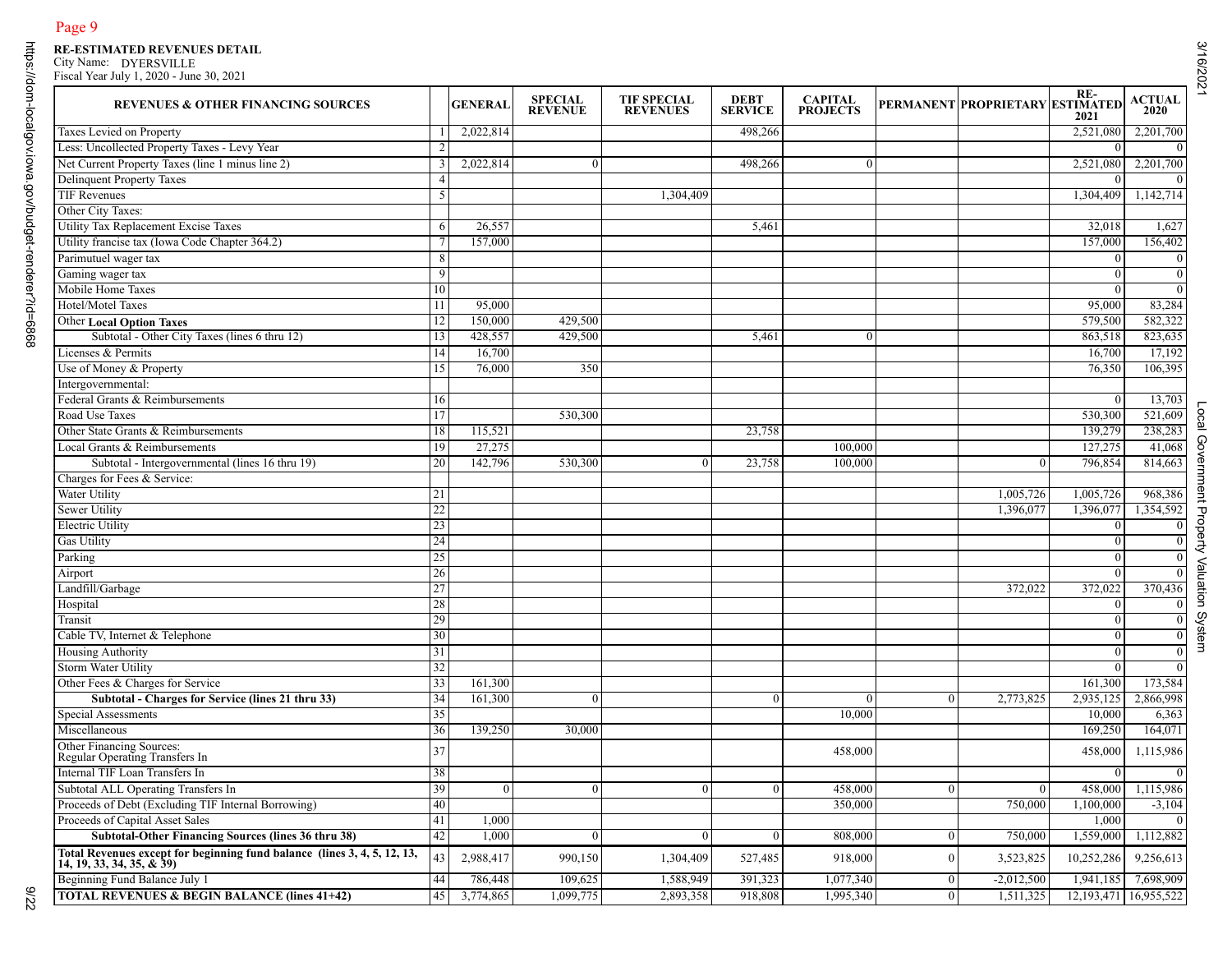| <b>GOVERNMENT ACTIVITIES</b>        |     | <b>GENERAL</b> | <b>SPECIAL</b><br><b>REVENUES</b> | <b>TIF SPECIAL</b><br><b>REVENUES</b> | <b>DEBT</b><br><b>SERVICE</b> | <b>CAPITAL<br/>PROJECTS</b> |                | PERMANENT PROPRIETARY | <b>BUDGET</b><br>2022 | RE-<br>ESTIMATED<br>2021   | <b>ACTUAL</b>       |
|-------------------------------------|-----|----------------|-----------------------------------|---------------------------------------|-------------------------------|-----------------------------|----------------|-----------------------|-----------------------|----------------------------|---------------------|
| <b>PUBLIC SAFETY</b>                |     |                |                                   |                                       |                               |                             |                |                       |                       |                            |                     |
| Police Department/Crime Prevention  |     | 890,300        |                                   |                                       |                               |                             |                |                       | 890,300               | 864,333                    | 748,029             |
| Jail                                |     |                |                                   |                                       |                               |                             |                |                       | $\Omega$              | $\Omega$                   | $\boldsymbol{0}$    |
| <b>Emergency Management</b>         | 3   | 2,573          |                                   |                                       |                               |                             |                |                       | 2,573                 | 3,573                      | 1,674               |
| Flood Control                       |     | 5,000          |                                   |                                       |                               |                             |                |                       | 5,000                 | 8,500                      | $\mathbf{0}$        |
| Fire Department                     | 5   | 102,545        |                                   |                                       |                               |                             |                |                       | 102,545               | 105,220                    | 135,411             |
| Ambulance                           | 6   |                |                                   |                                       |                               |                             |                |                       | $\Omega$              | $\theta$                   | 13,632              |
| <b>Building Inspections</b>         |     |                |                                   |                                       |                               |                             |                |                       | $\overline{0}$        | $\theta$                   | $\mathbf{0}$        |
| Miscellaneous Protective Services   | 8   | 54,887         | 63,000                            |                                       |                               |                             |                |                       | 117,887               | 51,287                     | 42,238              |
| Animal Control                      | 9   |                |                                   |                                       |                               |                             |                |                       | $\theta$              | $\theta$                   | $\overline{0}$      |
| Other Public Safety                 | 10  |                |                                   |                                       |                               |                             |                |                       | $\theta$              |                            | 80,462              |
| TOTAL (lines 1 - 10)                | -11 | 1,055,305      | 63,000                            |                                       |                               |                             | $\overline{0}$ |                       | 1,118,305             | 1,032,913                  | 1,021,446           |
| <b>PUBLIC WORKS</b>                 |     |                |                                   |                                       |                               |                             |                |                       |                       |                            |                     |
| Roads, Bridges, & Sidewalks         | 12  | 260,200        | 382,600                           |                                       |                               |                             |                |                       | 642,800               | 667,367                    | 879,829             |
| Parking - Meter and Off-Street      | 13  |                |                                   |                                       |                               |                             |                |                       |                       | $\Omega$                   | $\overline{0}$      |
| <b>Street Lighting</b>              | 14  |                |                                   |                                       |                               |                             |                |                       | $\Omega$              | $\theta$                   | $\boldsymbol{0}$    |
| Traffic Control and Safety          | 15  |                |                                   |                                       |                               |                             |                |                       | $\Omega$              | $\theta$                   | $\mathbf{0}$        |
| Snow Removal                        | 16  | 38,948         | 40,000                            |                                       |                               |                             |                |                       | 78,948                | 78,539                     | 46,128              |
| Highway Engineering                 | 17  |                |                                   |                                       |                               |                             |                |                       | $\Omega$              | $\theta$                   | $\boldsymbol{0}$    |
| <b>Street Cleaning</b>              |     |                |                                   |                                       |                               |                             |                |                       |                       |                            | $\mathbf{0}$        |
|                                     | 18  |                |                                   |                                       |                               |                             |                |                       | $\bf{0}$              | $\overline{0}$<br>$\Omega$ |                     |
| Airport                             | 19  |                |                                   |                                       |                               |                             |                |                       | $\Omega$              |                            | $\boldsymbol{0}$    |
| Garbage (if not Enterprise)         | 20  |                |                                   |                                       |                               |                             |                |                       | $\theta$              | $\theta$                   | $\boldsymbol{0}$    |
| Other Public Works                  | 21  |                |                                   |                                       |                               |                             |                |                       | $\theta$              |                            | $\overline{0}$      |
| TOTAL (lines $12 - 21$ )            | 22  | 299,148        | 422,600                           |                                       |                               |                             | $\theta$       |                       | 721,748               | 745,906                    | 925,957             |
| <b>HEALTH &amp; SOCIAL SERVICES</b> |     |                |                                   |                                       |                               |                             |                |                       |                       |                            |                     |
| Welfare Assistance                  | 23  |                |                                   |                                       |                               |                             |                |                       | $\theta$              |                            | $\boldsymbol{0}$    |
| <b>City Hospital</b>                | 24  |                |                                   |                                       |                               |                             |                |                       | $\mathbf{0}$          | $\mathbf{0}$               | $\overline{0}$      |
| Payments to Private Hospitals       | 25  |                |                                   |                                       |                               |                             |                |                       | $\theta$              | $\theta$                   | $\overline{0}$      |
| Health Regulation and Inspection    | 26  |                |                                   |                                       |                               |                             |                |                       | $\Omega$              |                            | $\boldsymbol{0}$    |
| Water, Air, and Mosquito Control    | 27  |                |                                   |                                       |                               |                             |                |                       | $\bf{0}$              | $\overline{0}$             | $\boldsymbol{0}$    |
| Community Mental Health             | 28  |                |                                   |                                       |                               |                             |                |                       | $\theta$              | $\theta$                   | $\mathbf{0}$        |
| Other Health and Social Services    | 29  |                |                                   |                                       |                               |                             |                |                       | $\Omega$              |                            | 5,000               |
| TOTAL (lines 23 - 29)               | 30  | $\overline{0}$ | $\overline{0}$                    |                                       |                               |                             | $\overline{0}$ |                       | $\theta$              | $\theta$                   | 5,000               |
| <b>CULTURE &amp; RECREATION</b>     |     |                |                                   |                                       |                               |                             |                |                       |                       |                            |                     |
| <b>Library Services</b>             | 31  | 462,000        | 40,000                            |                                       |                               |                             |                |                       | 502,000               | 485,776                    | 495,903             |
| Museum, Band and Theater            | 32  |                |                                   |                                       |                               |                             |                |                       | $\Omega$              | $\Omega$                   | $\overline{0}$      |
| Parks                               | 33  | 324,837        |                                   |                                       |                               |                             |                |                       | 324,837               | 242,667                    | 309,816             |
| Recreation                          | 34  | 223,505        |                                   |                                       |                               |                             |                |                       | 223,505               | 227,384                    | 129,811             |
| Cemetery                            | 35  |                |                                   |                                       |                               |                             |                |                       | $\mathbf{0}$          | $\overline{0}$             | $\mathbf{0}$        |
| Community Center, Zoo, & Marina     | 36  | 29,450         |                                   |                                       |                               |                             |                |                       | 29,450                |                            | 29,450 30,285       |
| Other Culture and Recreation        | 37  | 83,750         |                                   |                                       |                               |                             |                |                       | 83,750                |                            | 83,750 117,103      |
| TOTAL (lines $31 - 37$ )            | 38  | 1,123,542      | 40,000                            |                                       |                               |                             | $\overline{0}$ |                       | 1,163,542             |                            | 1,069,027 1,082,918 |

Local Government Property Valuation System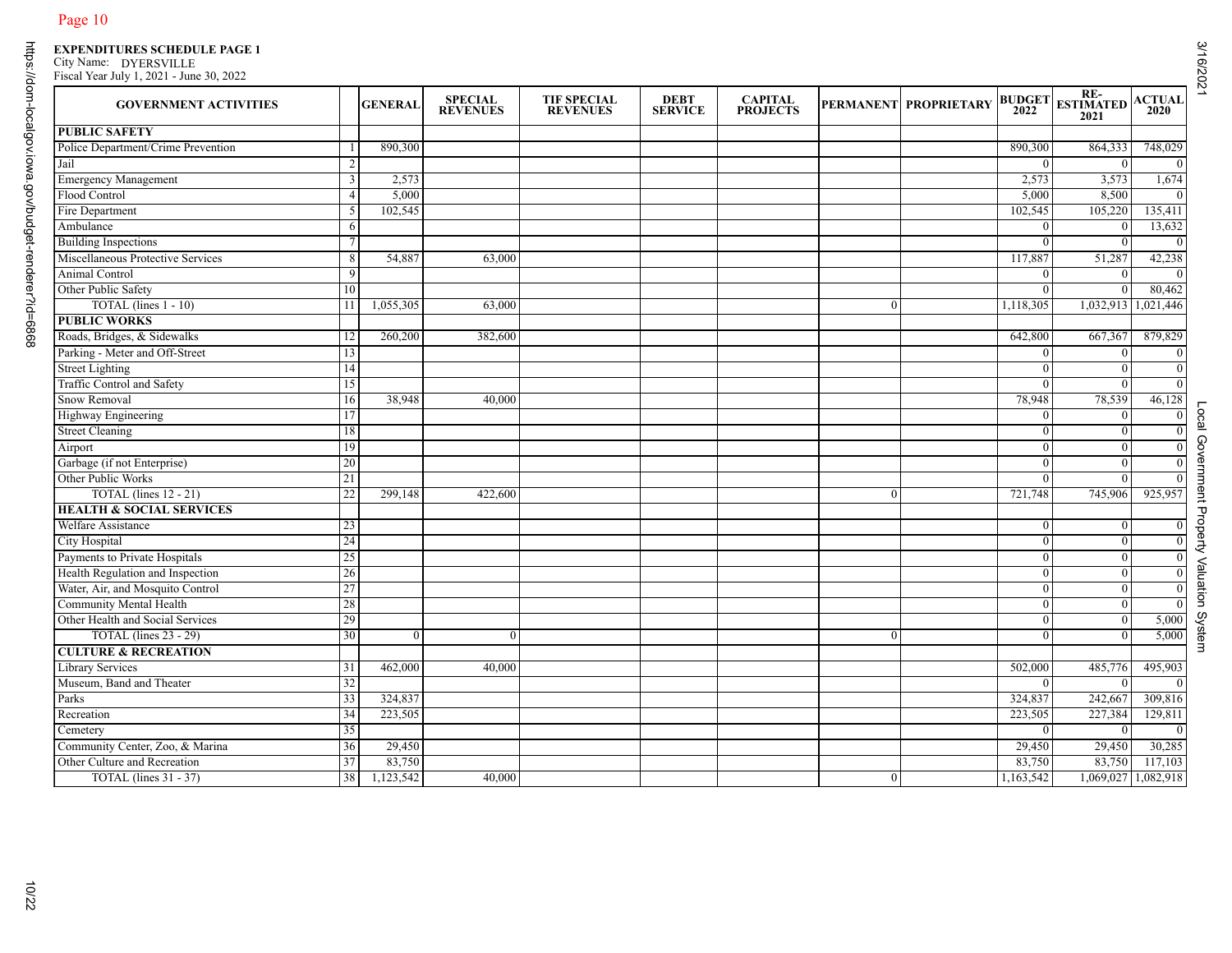# Page 11<br>EXPENDITURES SCHEDULE PAGE 2<br>City Name: DYERSVILLE<br>Fiscal Year July 1, 2021 - June 30, 2022

| <b>GOVERNMENT ACTIVITIES</b>                                                        |    | <b>GENERAL</b> | <b>SPECIAL</b><br><b>REVENUES</b> | <b>TIF SPECIAL</b><br><b>REVENUES</b> | <b>DEBT</b><br><b>SERVICE</b> | <b>CAPITAL</b><br><b>PROJECTS</b> |                | PERMANENT PROPRIETARY  | 2022                | <b>BUDGET</b> ESTIMATED<br>2021 | <b>ACTUAL</b><br>2020 |
|-------------------------------------------------------------------------------------|----|----------------|-----------------------------------|---------------------------------------|-------------------------------|-----------------------------------|----------------|------------------------|---------------------|---------------------------------|-----------------------|
| <b>COMMUNITY &amp; ECONOMIC DEVELOPMENT</b>                                         |    |                |                                   |                                       |                               |                                   |                |                        |                     |                                 |                       |
| Community Beautification                                                            | 39 |                |                                   |                                       |                               |                                   |                |                        | $\theta$            | $\Omega$                        |                       |
| Economic Development                                                                | 40 | 36,600         |                                   | 1,195,608                             |                               |                                   |                |                        | 1,232,208           | 1.294,776                       | 543,532               |
| Housing and Urban Renewal                                                           | 41 |                |                                   |                                       |                               |                                   |                |                        | $\Omega$            | $\Omega$                        |                       |
| Planning & Zoning                                                                   | 42 | 1,000          |                                   |                                       |                               |                                   |                |                        | 1,000               | 1,000                           |                       |
| Other Com & Econ Development                                                        | 43 |                |                                   |                                       |                               |                                   |                |                        | $\overline{0}$      | $\overline{0}$                  |                       |
| <b>TIF Rebates</b>                                                                  | 44 |                |                                   |                                       |                               |                                   |                |                        | $\bf{0}$            | $\Omega$                        |                       |
| <b>TOTAL</b> (lines 39 - 44)                                                        | 45 | 37,600         | $\mathbf{0}$                      | 1,195,608                             |                               |                                   | $\overline{0}$ |                        | 1,233,208           | 1,295,776                       | 543,783               |
| <b>GENERAL GOVERNMENT</b>                                                           |    |                |                                   |                                       |                               |                                   |                |                        |                     |                                 |                       |
| Mayor, Council, & City Manager                                                      | 46 | 70,275         |                                   |                                       |                               |                                   |                |                        | 70,275              | 68,327                          | 60,810                |
| Clerk, Treasurer, & Finance Adm.                                                    | 47 | 177,714        |                                   |                                       |                               |                                   |                |                        | 177,714             | 227,173                         | 176,649               |
| Elections                                                                           | 48 | 3,000          |                                   |                                       |                               |                                   |                |                        | 3,000               | $\Omega$                        | 2,570                 |
| Legal Services & City Attorney                                                      | 49 | 25,000         |                                   |                                       |                               |                                   |                |                        | 25,000              | 22,000                          | 33,616                |
| City Hall & General Buildings                                                       | 50 | 136,900        |                                   |                                       |                               |                                   |                |                        | 136,900             | 139,200                         | 254,843               |
| <b>Tort Liability</b>                                                               | 51 | 23,100         |                                   |                                       |                               |                                   |                |                        | 23,100              | 21,000                          | 25,450                |
| Other General Government                                                            | 52 | 67,500         |                                   |                                       |                               |                                   |                |                        | 67,500              | 62,500                          | 64,042                |
| TOTAL (lines 46 - 52)                                                               | 53 | 503,489        | $\theta$                          |                                       |                               |                                   | $\overline{0}$ |                        | 503,489             | 540,200                         | 617,980               |
|                                                                                     |    |                |                                   |                                       |                               |                                   |                |                        |                     |                                 |                       |
| <b>DEBT SERVICE</b>                                                                 | 54 |                |                                   | 489,710                               | 452,309                       |                                   |                |                        | 942,019             | 503,727                         | 615,797               |
| Gov Capital Projects                                                                | 55 |                |                                   |                                       |                               | 340,000                           |                |                        | 340,000             | 918,000                         | 5,659,566             |
| TIF Capital Projects                                                                | 56 |                |                                   |                                       |                               |                                   |                |                        | $\overline{0}$      | $\Omega$                        |                       |
| TOTAL CAPITAL PROJECTS                                                              | 57 | $\theta$       | $\Omega$                          | $\Omega$                              |                               | 340,000                           | $\mathbf{0}$   |                        | 340,000             | 918,000                         | 5,659,566             |
| <b>TOTAL Government Activities Expenditures (lines</b><br>$11+22+30+38+45+53+54+57$ | 58 | 3,019,084      | 525,600                           | 1,685,318                             | 452,309                       | 340,000                           | $\theta$       |                        | 6,022,311           | 6,105,549 10,472,447            |                       |
| <b>BUSINESS TYPE ACTIVITIES</b>                                                     |    |                |                                   |                                       |                               |                                   |                |                        |                     |                                 |                       |
| Proprietary: Enterprise & Budgeted ISF                                              |    |                |                                   |                                       |                               |                                   |                |                        |                     |                                 |                       |
| <b>Water Utility</b>                                                                | 59 |                |                                   |                                       |                               |                                   |                | 629,882                | 629,882             | 582,801                         | 532,733               |
| <b>Sewer Utility</b>                                                                | 60 |                |                                   |                                       |                               |                                   |                | 597,546                | 597,546             | 526,178                         | 582,365               |
| <b>Electric Utility</b>                                                             | 61 |                |                                   |                                       |                               |                                   |                |                        | $\overline{0}$      | $\theta$                        |                       |
| <b>Gas Utility</b>                                                                  | 62 |                |                                   |                                       |                               |                                   |                |                        | $\overline{0}$      | $\overline{0}$                  |                       |
| Airport                                                                             | 63 |                |                                   |                                       |                               |                                   |                |                        | $\Omega$            | $\theta$                        |                       |
| Landfill/Garbage                                                                    | 64 |                |                                   |                                       |                               |                                   |                | 386,436                | 386,436             | 346,808                         | 328,043               |
| Transit                                                                             | 65 |                |                                   |                                       |                               |                                   |                |                        | $\theta$            | $\theta$                        |                       |
| Cable TV, Internet & Telephone                                                      | 66 |                |                                   |                                       |                               |                                   |                |                        | $\overline{0}$      | $\overline{0}$                  |                       |
| Housing Authority                                                                   | 67 |                |                                   |                                       |                               |                                   |                |                        | $\overline{0}$      | $\overline{0}$                  |                       |
| Storm Water Utility                                                                 | 68 |                |                                   |                                       |                               |                                   |                |                        | $\overline{0}$      | $\theta$                        |                       |
| Other Business Type (city hosp., ISF, parking, etc.)                                | 69 |                |                                   |                                       |                               |                                   |                |                        | $\Omega$            | $\Omega$                        |                       |
| <b>Enterprise DEBT SERVICE</b>                                                      | 70 |                |                                   |                                       |                               |                                   |                |                        | 1,315,068 1,315,068 | 1,166,799                       | 1,062,423             |
| Enterprise CAPITAL PROJECTS                                                         | 71 |                |                                   |                                       |                               |                                   |                | 85,000                 | 85,000              | 750,000                         | 920,340               |
| Enterprise TIF CAPITAL PROJECTS                                                     | 72 |                |                                   |                                       |                               |                                   |                |                        | $\overline{0}$      | $\Omega$                        |                       |
| <b>TOTAL Business Type Expenditures (lines 59 - 72)</b>                             | 73 |                |                                   |                                       |                               |                                   |                |                        | 3,013,932 3,013,932 | 3,372,586 3,425,904             |                       |
| <b>TOTAL ALL EXPENDITURES (lines 58 + 73)</b>                                       | 74 | 3,019,084      | 525,600                           | 1,685,318                             | 452,309                       | 340,000                           | $\overline{0}$ |                        | 3,013,932 9,036,243 | 9,478,135 13,898,351            |                       |
| <b>Regular Transfers Out</b>                                                        | 75 |                | 340,000                           |                                       |                               |                                   |                |                        | 340,000             | 458,000 1,115,986               |                       |
| Internal TIF Loan / Repayment Transfers Out                                         | 76 |                |                                   |                                       |                               |                                   |                |                        | $\bf{0}$            | $\overline{0}$                  |                       |
| <b>Total ALL Transfers Out</b>                                                      | 77 | $\overline{0}$ |                                   |                                       |                               |                                   | $\mathbf{0}$   | $\Omega$               | 340,000             |                                 | 1,115,986             |
|                                                                                     |    |                | 340,000                           |                                       |                               |                                   |                |                        |                     | 458,000                         |                       |
| Total Expenditures & Fund Transfers Out (lines 74+77)                               | 78 | 3,019,084      | 865,600                           | 1,685,318                             | 452,309                       | 340,000                           | $\overline{0}$ | 3,013,932 9,376,243    |                     | 9,936,135 15,014,337            |                       |
| <b>Ending Fund Balance June 30</b>                                                  | 79 | 811,174        | 315,858                           | 1,743,383                             | 436,297                       | 1,087,340                         | $\overline{0}$ | $-2,016,368$ 2,377,684 |                     | 2,257,336 1,941,185             |                       |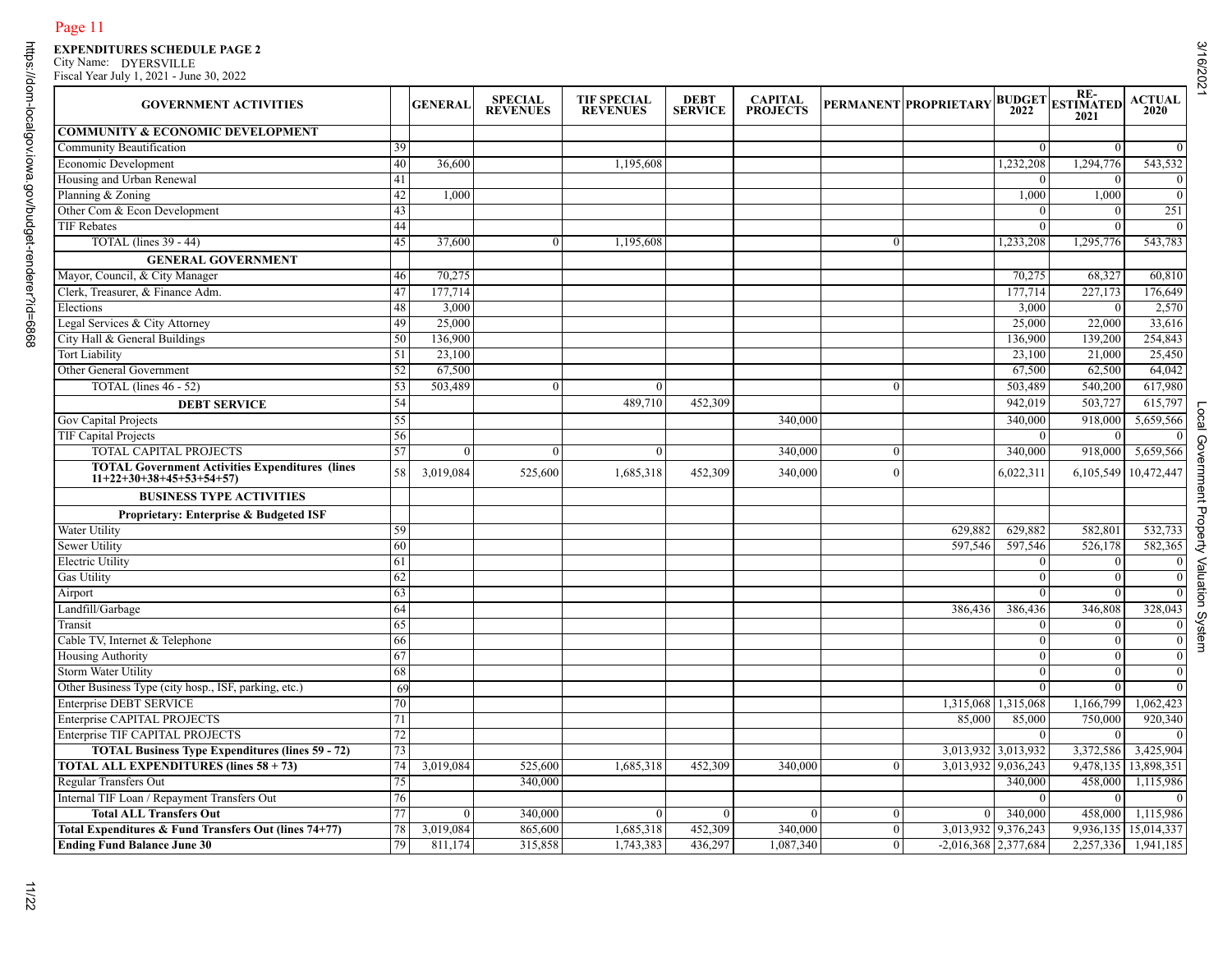|                                                                                                          |    | <b>GENERAL</b> | <b>SPECIAL</b><br><b>REVENUES</b> | <b>TIF SPECIAL</b><br><b>REVENUES</b> | <b>DEBT</b><br><b>SERVICE</b> | <b>CAPITAL</b><br><b>PROJECTS</b> |                | PERMANENT PROPRIETARY | <b>BUDGET</b><br>2022 | RE-<br><b>ESTIMATED</b><br>2021 | <b>ACTUAL</b><br><b>2020</b> |
|----------------------------------------------------------------------------------------------------------|----|----------------|-----------------------------------|---------------------------------------|-------------------------------|-----------------------------------|----------------|-----------------------|-----------------------|---------------------------------|------------------------------|
| REVENUES & OTHER FINANCING SOURCES                                                                       |    |                |                                   |                                       |                               |                                   |                |                       |                       |                                 |                              |
| Taxes Levied on Property                                                                                 |    | 2,001,712      | $\mathbf{0}$                      |                                       | 448,030                       | $\overline{0}$                    |                |                       | 2,449,742             | 2,521,080                       | 2,201,700                    |
| Less: Uncollected Property Taxes - Levy Year                                                             |    |                |                                   |                                       |                               |                                   |                |                       | $\Omega$              |                                 |                              |
| Net Current Property Taxes (line 1 minus line 2)                                                         | 3  | 2,001,712      | $\mathbf{0}$                      |                                       | 448,030                       |                                   |                |                       | 2,449,742             | 2,521,080                       | 2,201,700                    |
| <b>Delinquent Property Taxes</b>                                                                         |    |                |                                   |                                       |                               |                                   |                |                       | $\overline{0}$        |                                 |                              |
| TIF Revenues                                                                                             | 5  |                |                                   | 1,753,519                             |                               |                                   |                |                       | 1,753,519             | 1,304,409                       | 1,142,714                    |
| Other City Taxes:                                                                                        |    |                |                                   |                                       |                               |                                   |                |                       |                       |                                 |                              |
| <b>Utility Tax Replacement Excise Taxes</b>                                                              | 6  | 24,038         | $\mathbf{0}$                      |                                       | 4,279                         | $\overline{0}$                    |                |                       | 28,317                | 32,018                          | 1,627                        |
| Utility francise tax (Iowa Code Chapter 364.2)                                                           |    | 157,000        |                                   |                                       |                               |                                   |                |                       | 157,000               | 157,000                         | 156,402                      |
| Parimutuel wager tax                                                                                     | 8  |                |                                   |                                       |                               |                                   |                |                       | $\Omega$              |                                 |                              |
| Gaming wager tax                                                                                         | 9  |                |                                   |                                       |                               |                                   |                |                       | $\theta$              |                                 |                              |
| Mobile Home Taxes                                                                                        | 10 |                |                                   |                                       |                               |                                   |                |                       | $\theta$              |                                 | $\mathbf{0}$                 |
| Hotel/Motel Taxes                                                                                        | 11 | 95,000         |                                   |                                       |                               |                                   |                |                       | 95,000                | 95,000                          | 83,284                       |
| Other Local Option Taxes                                                                                 | 12 | 150,000        | 450,000                           |                                       |                               |                                   |                |                       | 600,000               | 579,500                         | 582,322                      |
| Subtotal - Other City Taxes (lines 6 thru 12)                                                            | 13 | 426,038        | 450,000                           |                                       | 4,279                         | $\overline{0}$                    |                |                       | 880,317               | 863,518                         | 823,635                      |
| Licenses & Permits                                                                                       | 14 | 17,700         |                                   |                                       |                               |                                   |                |                       | 17,700                | 16,700                          | 17,192                       |
| Use of Money & Property                                                                                  | 15 | 136,000        | 350                               |                                       |                               |                                   |                |                       | 136,350               | 76,350                          | 106,395                      |
| Intergovernmental:                                                                                       |    |                |                                   |                                       |                               |                                   |                |                       |                       |                                 |                              |
| Federal Grants & Reimbursements                                                                          | 16 |                |                                   |                                       |                               |                                   |                |                       | $\overline{0}$        |                                 | 13,703                       |
| Road Use Taxes                                                                                           | 17 |                | 545,000                           |                                       |                               |                                   |                |                       | 545,000               | 530,300                         | 521,609                      |
| Other State Grants & Reimbursements                                                                      | 18 | 119,147        | $\mathbf{0}$                      | $\overline{0}$                        | 21,216                        | $\theta$                          |                | $\mathbf{0}$          | 140,363               | 139,279                         | 238,283                      |
| Local Grants & Reimbursements                                                                            | 19 | 47,225         |                                   |                                       |                               |                                   |                |                       | 47,225                | 127,275                         | 41,068                       |
| Subtotal - Intergovernmental (lines 16 thru 19)                                                          | 20 | 166,372        | 545,000                           |                                       | 21,216                        |                                   |                | $\Omega$              | 732,588               | 796,854                         | 814,663                      |
| Charges for Fees & Service:                                                                              |    |                |                                   |                                       |                               |                                   |                |                       |                       |                                 |                              |
| Water Utility                                                                                            | 21 |                |                                   |                                       |                               |                                   |                | 1,005,726             | 1,005,726             | 1,005,726                       | 968,386                      |
| <b>Sewer Utility</b>                                                                                     | 22 |                |                                   |                                       |                               |                                   |                | 1,396,077             | 1,396,077             | 1,396,077                       | 1,354,592                    |
| <b>Electric Utility</b>                                                                                  | 23 |                |                                   |                                       |                               |                                   |                |                       | $\overline{0}$        |                                 |                              |
| <b>Gas Utility</b>                                                                                       | 24 |                |                                   |                                       |                               |                                   |                |                       | $\overline{0}$        | $\Omega$                        | $\mathbf{C}$                 |
| Parking                                                                                                  | 25 |                |                                   |                                       |                               |                                   |                |                       | $\overline{0}$        | $\mathbf{0}$                    | $\mathbf{0}$                 |
| Airport                                                                                                  | 26 |                |                                   |                                       |                               |                                   |                |                       | $\Omega$              | $\Omega$                        | $\sqrt{ }$                   |
| Landfill/Garbage                                                                                         | 27 |                |                                   |                                       |                               |                                   |                | 372,022               | 372,022               | 372,022                         | 370,436                      |
| Hospital                                                                                                 | 28 |                |                                   |                                       |                               |                                   |                |                       | $\Omega$              | $\Omega$                        |                              |
| Transit                                                                                                  | 29 |                |                                   |                                       |                               |                                   |                |                       | $\Omega$              |                                 | $\sqrt{ }$                   |
| Cable TV, Internet & Telephone                                                                           | 30 |                |                                   |                                       |                               |                                   |                |                       | $\Omega$              |                                 | $\mathbf{C}$                 |
| Housing Authority                                                                                        | 31 |                |                                   |                                       |                               |                                   |                |                       | $\Omega$              | $\Omega$                        | $\mathcal{L}$                |
| <b>Storm Water Utility</b>                                                                               | 32 |                |                                   |                                       |                               |                                   |                |                       | $\overline{0}$        | $\Omega$                        | $\mathcal{L}$                |
| Other Fees & Charges for Service                                                                         | 33 | 138,300        |                                   |                                       |                               |                                   |                |                       | 138,300               | 161,300                         | 173,584                      |
| Subtotal - Charges for Service (lines 21 thru 33)                                                        | 34 | 138,300        | $\mathbf{0}$                      |                                       | $\mathbf{0}$                  | $\Omega$                          | $\bf{0}$       | 2,773,825             | 2,912,125             | 2,935,125                       | 2,866,998                    |
| Special Assessments                                                                                      | 35 |                |                                   |                                       |                               | 10,000                            |                |                       | 10,000                | 10,000                          | 6,363                        |
| Miscellaneous                                                                                            | 36 | 138,250        | 40,000                            |                                       |                               |                                   |                |                       | 178,250               | 169,250                         | 164,071                      |
| Other Financing Sources:                                                                                 |    |                |                                   |                                       |                               |                                   |                |                       |                       |                                 |                              |
| Regular Operating Transfers In                                                                           | 37 |                |                                   |                                       |                               | 340,000                           |                |                       | 340,000               | 458,000                         | 1,115,986                    |
| Internal TIF Loan Transfers In                                                                           | 38 |                |                                   |                                       |                               |                                   |                |                       | <b>U</b>              | - 0                             | - 0                          |
| <b>Subtotal ALL Operating Transfers In</b>                                                               | 39 | $\overline{0}$ | $\mathbf{0}$                      | $\theta$                              | $\mathbf{0}$                  | 340,000                           | $\overline{0}$ | $\mathbf{0}$          | 340,000               | 458,000                         | 1,115,986                    |
| Proceeds of Debt (Excluding TIF Internal Borrowing)                                                      | 40 |                |                                   |                                       |                               |                                   |                | 85,000                | 85,000                | 1,100,000                       | $-3,104$                     |
| Proceeds of Capital Asset Sales                                                                          | 41 | 1,000          |                                   |                                       |                               |                                   |                |                       | 1,000                 | 1,000                           |                              |
| Subtotal-Other Financing Sources (lines 38 thru 40)                                                      | 42 | 1,000          | $\boldsymbol{0}$                  | $\mathbf{0}$                          | $\bf{0}$                      | 340,000                           | $\overline{0}$ | 85,000                | 426,000               | 1,559,000                       | 1,112,882                    |
| Total Revenues except for beginning fund balance (lines 3, 4, 5, 13, 14, 15,<br>$20, 34, 35, 36, \& 41)$ | 43 | 3,025,372      | 1,035,350                         | 1,753,519                             | 473,525                       | 350,000                           | $\Omega$       | 2,858,825             | 9,496,591             | 10,252,286                      | 9,256,613                    |
| Beginning Fund Balance July 1                                                                            | 44 | 804,886        | 146,108                           | 1,675,182                             | 415,081                       | 1,077,340                         | $\bf{0}$       | $-1,861,261$          | 2,257,336             | 1,941,185                       | 7,698,909                    |
| <b>TOTAL REVENUES &amp; BEGIN BALANCE (lines 42+43)</b>                                                  | 45 | 3,830,258      | 1,181,458                         | 3,428,701                             | 888,606                       | 1,427,340                         | $\Omega$       |                       | 997,564 11,753,927    | 12,193,471                      | 16,955,522                   |

3/16/2021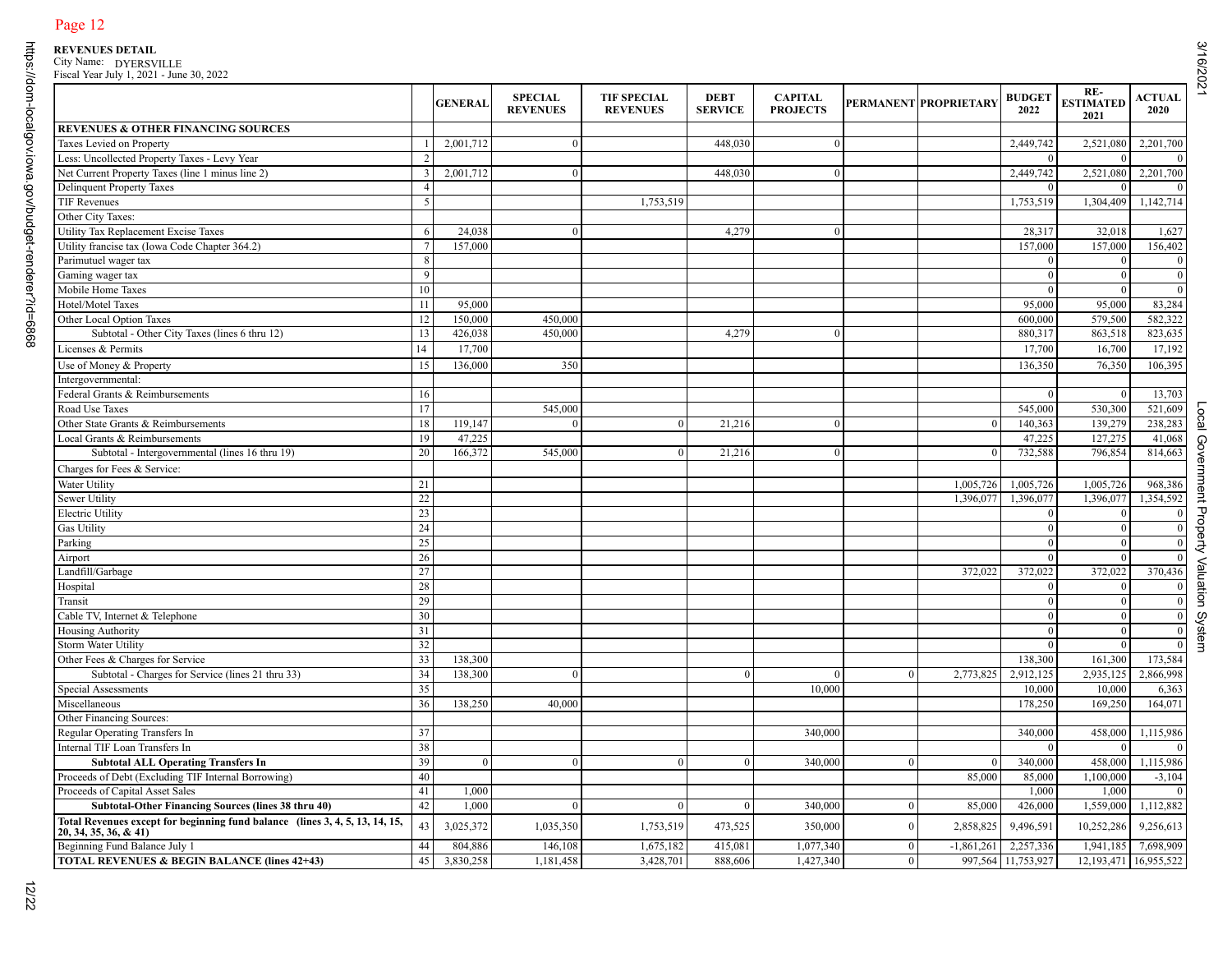|                                                 |                 | <b>GENERAL</b> | <b>SPECIAL</b><br><b>REVENUES</b> | <b>TIF SPECIAL</b><br><b>REVENUES</b> | <b>DEBT</b><br><b>SERVICE</b> | <b>CAPITAL</b><br><b>PROJECTS</b> |                  | PERMANENT PROPRIETARY | <b>BUDGET</b><br>2022 | RE-<br>ESTIMATED<br>2021 | <b>ACTUAL</b><br>2020 |
|-------------------------------------------------|-----------------|----------------|-----------------------------------|---------------------------------------|-------------------------------|-----------------------------------|------------------|-----------------------|-----------------------|--------------------------|-----------------------|
| <b>Revenues &amp; Other Financing Sources</b>   |                 |                |                                   |                                       |                               |                                   |                  |                       |                       |                          |                       |
| Taxes Levied on Property                        |                 | 2,001,712      | $\overline{0}$                    |                                       | 448,030                       | $\Omega$                          |                  |                       | 2,449,742             | 2,521,080                | 2,201,700             |
| Less: Uncollected Property Taxes-Levy Year      |                 | $\theta$       | $\overline{0}$                    |                                       | $\Omega$                      |                                   |                  |                       | $\mathbf{0}$          | $\Omega$                 | $\overline{0}$        |
| Net Current Property Taxes                      |                 | 2,001,712      | $\overline{0}$                    |                                       | 448,030                       | $\Omega$                          |                  |                       | 2,449,742             | 2,521,080                | 2,201,700             |
| <b>Delinquent Property Taxes</b>                | $\overline{4}$  |                | $\Omega$                          |                                       |                               |                                   |                  |                       | $\Omega$              |                          |                       |
| TIF Revenues                                    | 5               |                |                                   | 1,753,519                             |                               |                                   |                  |                       | 1,753,519             | 1,304,409                | 1,142,714             |
| Other City Taxes                                | 6               | 426,038        | 450,000                           |                                       | 4,279                         | $\Omega$                          |                  |                       | 880,317               | 863,518                  | 823,635               |
| Licenses & Permits                              |                 | 17,700         | $\mathbf{0}$                      |                                       |                               |                                   |                  |                       | 17,700                | 16,700                   | 17,192                |
| Use of Money and Property                       | 8               | 136,000        | 350                               | $\Omega$                              |                               |                                   | $\Omega$         | $\Omega$              | 136,350               | 76,350                   | 106,395               |
| Intergovernmental                               | 9               | 166,372        | 545,000                           | $\Omega$                              | $\overline{21,216}$           | $\Omega$                          |                  |                       | 732,588               | 796,854                  | 814,663               |
| Charges for Fees & Service                      | 10              | 138,300        | $\mathbf{0}$                      |                                       | $\overline{0}$                | $\mathbf{0}$                      | $\bf{0}$         | 2,773,825             | 2,912,125             | 2,935,125                | 2,866,998             |
| Special Assessments                             |                 | $\Omega$       | $\theta$                          |                                       | $\Omega$                      | 10,000                            |                  | $\Omega$              | 10,000                | 10,000                   | 6,363                 |
| Miscellaneous                                   | 12              | 138,250        | 40,000                            |                                       |                               |                                   | $\theta$         |                       | 178,250               | 169,250                  | 164,071               |
| Sub-Total Revenues                              | 13              | 3,024,372      | 1,035,350                         | 1,753,519                             | 473,525                       | 10,000                            | $\overline{0}$   | 2,773,825             | 9,070,591             | 8,693,286                | 8,143,731             |
| <b>Other Financing Sources:</b>                 |                 |                |                                   |                                       |                               |                                   |                  |                       |                       |                          |                       |
| <b>Total Transfers In</b>                       | 14              | $\Omega$       | $\mathbf{0}$                      | $\theta$                              | $\overline{0}$                | 340,000                           | $\overline{0}$   |                       | 340,000               | 458,000                  | 1,115,986             |
| Proceeds of Debt                                | 15              | $\mathbf{0}$   | $\overline{0}$                    | $\Omega$                              | $\overline{0}$                | -0                                |                  | 85,000                | 85,000                | 1,100,000                | $-3,104$              |
| Proceeds of Capital Asset Sales                 | 16              | 1,000          | $\Omega$                          | $\Omega$                              | $\Omega$                      |                                   | $\mathbf{0}$     |                       | 1,000                 | 1,000                    | $\Omega$              |
| <b>Total Revenues and Other Sources</b>         |                 | 3,025,372      | 1,035,350                         | 1,753,519                             | 473,525                       | 350,000                           | $\theta$         | 2,858,825             | 9,496,591             | 10,252,286               | 9,256,613             |
| <b>Expenditures &amp; Other Financing Uses</b>  |                 |                |                                   |                                       |                               |                                   |                  |                       |                       |                          |                       |
|                                                 |                 |                |                                   |                                       |                               |                                   |                  |                       |                       |                          |                       |
| Public Safety                                   | 18              | 1,055,305      | 63,000                            | $\theta$                              |                               |                                   | $\mathbf{0}$     |                       | 1,118,305             | 1,032,913                | 1,021,446             |
| <b>Public Works</b>                             | 19              | 299,148        | 422,600                           | $\Omega$                              |                               |                                   | $\mathbf{0}$     |                       | 721,748               | 745,906                  | 925,957               |
| Health and Social Services                      | 20              | $\Omega$       | $\mathbf{0}$                      | $\Omega$                              |                               |                                   | $\mathbf{0}$     |                       | $\theta$              | $\Omega$                 | 5,000                 |
| Culture and Recreation                          | 21              | 1,123,542      | 40,000                            | $\theta$                              |                               |                                   | $\bf{0}$         |                       | 1,163,542             | 1,069,027                | 1,082,918             |
| Community and Economic Development              | 22              | 37,600         | $\overline{0}$                    | 1,195,608                             |                               |                                   | $\mathbf{0}$     |                       | 1,233,208             | 1,295,776                | 543,783               |
| General Government                              | 23              | 503,489        | $\overline{0}$                    | $\Omega$                              |                               |                                   | $\overline{0}$   |                       | 503,489               | 540,200                  | 617,980               |
| Debt Service                                    | $\overline{24}$ | $\Omega$       | $\mathbf{0}$                      | 489,710                               | 452,309                       |                                   | $\overline{0}$   |                       | 942,019               | 503,727                  | 615,797               |
| Capital Projects                                | 25              | $\Omega$       | $\Omega$                          | $\Omega$                              |                               | 340,000                           | $\overline{0}$   |                       | 340,000               | 918,000                  | 5,659,566             |
| <b>Total Government Activities Expenditures</b> | 26              | 3,019,084      | 525,600                           | 1,685,318                             | 452,309                       | 340,000                           | $\mathbf{0}$     |                       | 6,022,311             | 6,105,549                | 10,472,447            |
| Business Type Proprietray: Enterprise & ISF     | 27              |                |                                   |                                       |                               |                                   |                  | 3,013,932             | 3,013,932             | 3,372,586                | 3,425,904             |
| <b>Total Gov &amp; Bus Type Expenditures</b>    | 28              | 3,019,084      | 525,600                           | 1,685,318                             | 452,309                       | 340,000                           | $\mathbf{0}$     | 3,013,932             | 9,036,243             | 9,478,135 13,898,351     |                       |
| <b>Total Transfers Out</b>                      | 29              |                | 340,000                           | $\Omega$                              | $\Omega$                      |                                   | $\boldsymbol{0}$ |                       | 340,000               | 458,000                  | 1,115,986             |
| Total ALL Expenditures/Fund Transfers Out       | 30              | 3,019,084      | 865,600                           | 1,685,318                             | 452,309                       | 340,000                           | $\overline{0}$   | 3,013,932             | 9,376,243             | 9,936,135   15,014,337   |                       |
| Excess Revenues & Other Sources Over            | 31              |                |                                   |                                       |                               |                                   |                  |                       |                       |                          |                       |
| (Under) Expenditures/Transfers Out              | 32              | 6,288          | 169,750                           | 68,201                                | 21,216                        | 10,000                            | $\mathbf{0}$     | $-155, 107$           | 120,348               |                          | $316,151$ -5,757,724  |
| <b>Beginning Fund Balance July 1</b>            | 33              | 804,886        | 146,108                           | 1,675,182                             | 415,081                       | 1,077,340                         | $\overline{0}$   | $-1,861,261$          | 2,257,336             | 1,941,185                | 7,698,909             |
| <b>Ending Fund Balance June 30</b>              | 34              | 811,174        | 315,858                           | 1,743,383                             | 436,297                       | 1,087,340                         | $\overline{0}$   | $-2,016,368$          | 2,377,684             | 2,257,336                | 1,941,185             |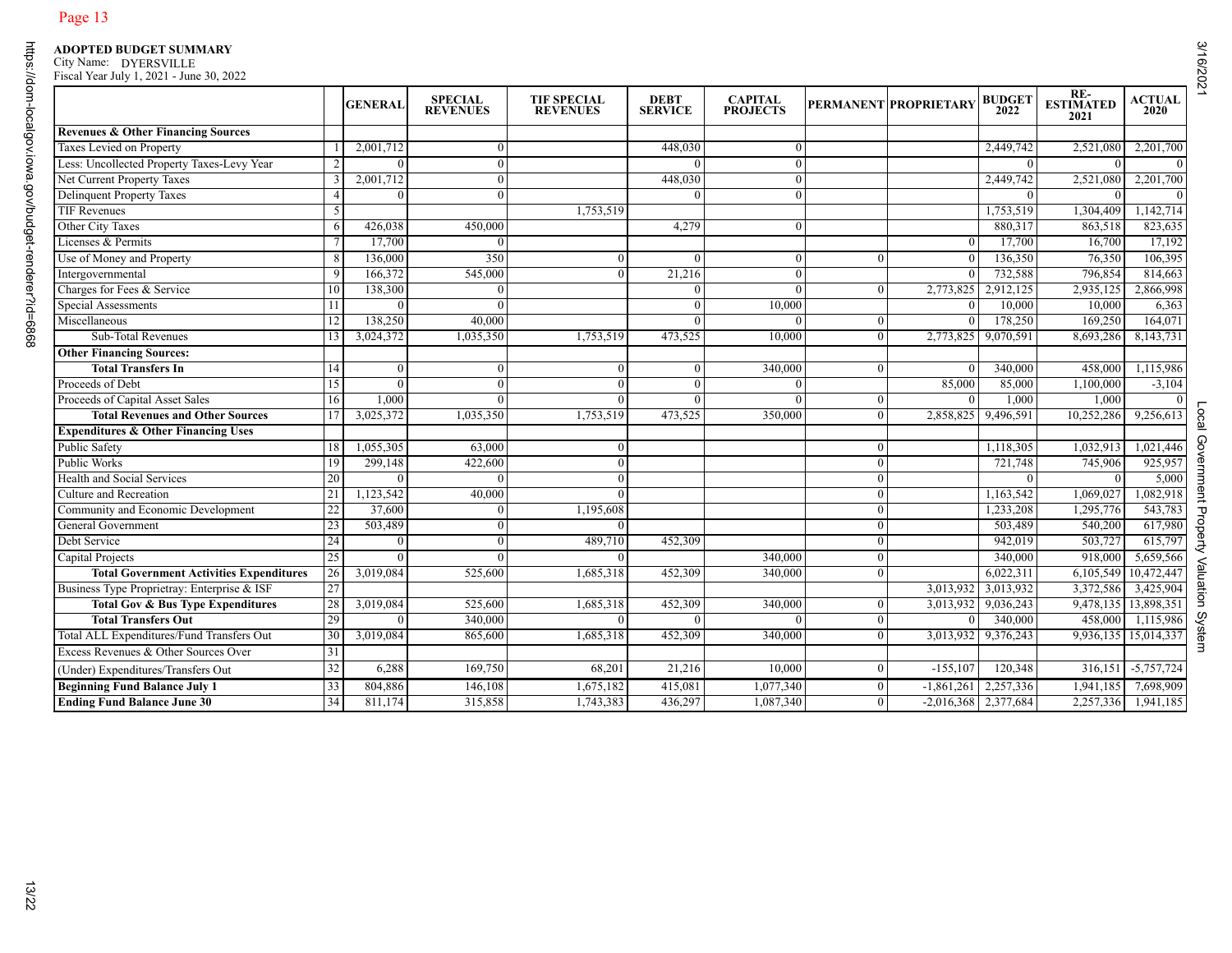| 41,243<br>118,765<br>42,425<br>72,558<br>273,085<br>168,435<br>70,458 | 47,270<br>$\mathbf{0}$<br>$\overline{0}$<br>$\mathbf{0}$<br>75,373<br>$\overline{0}$<br>$\overline{0}$<br>$\mathbf{0}$<br>41,165<br>$\overline{0}$<br>$\mathbf{0}$<br>$\overline{0}$<br>$\mathbf{0}$ |
|-----------------------------------------------------------------------|------------------------------------------------------------------------------------------------------------------------------------------------------------------------------------------------------|
|                                                                       |                                                                                                                                                                                                      |
|                                                                       |                                                                                                                                                                                                      |
|                                                                       |                                                                                                                                                                                                      |
|                                                                       |                                                                                                                                                                                                      |
|                                                                       |                                                                                                                                                                                                      |
|                                                                       |                                                                                                                                                                                                      |
|                                                                       |                                                                                                                                                                                                      |
|                                                                       |                                                                                                                                                                                                      |
|                                                                       |                                                                                                                                                                                                      |
|                                                                       |                                                                                                                                                                                                      |
|                                                                       |                                                                                                                                                                                                      |
|                                                                       |                                                                                                                                                                                                      |
|                                                                       | 288,501                                                                                                                                                                                              |
| 216,626                                                               | $\mathbf{0}$                                                                                                                                                                                         |
| 37,100                                                                | $\overline{0}$                                                                                                                                                                                       |
|                                                                       | $\mathbf{0}$                                                                                                                                                                                         |
| 56,093                                                                | $\overline{0}$                                                                                                                                                                                       |
| 21,440                                                                | $\overline{0}$                                                                                                                                                                                       |
| 97,680                                                                | $\mathbf{0}$                                                                                                                                                                                         |
|                                                                       | $\overline{0}$                                                                                                                                                                                       |
|                                                                       | $\overline{0}$                                                                                                                                                                                       |
| 199,880                                                               | $\overline{0}$                                                                                                                                                                                       |
| 171,700                                                               | $\mathbf{0}$                                                                                                                                                                                         |
|                                                                       | $\overline{0}$                                                                                                                                                                                       |
| 31,068                                                                | $\mathbf{0}$                                                                                                                                                                                         |
|                                                                       | $\overline{0}$                                                                                                                                                                                       |
|                                                                       | $\overline{0}$                                                                                                                                                                                       |
|                                                                       | $\mathbf{0}$                                                                                                                                                                                         |
|                                                                       | $\mathbf{0}$                                                                                                                                                                                         |
|                                                                       | 452,309                                                                                                                                                                                              |
|                                                                       | 244,420<br>1,862,976                                                                                                                                                                                 |

Local Government Property Valuation System

Local Government Property Valuation System

3/16/2021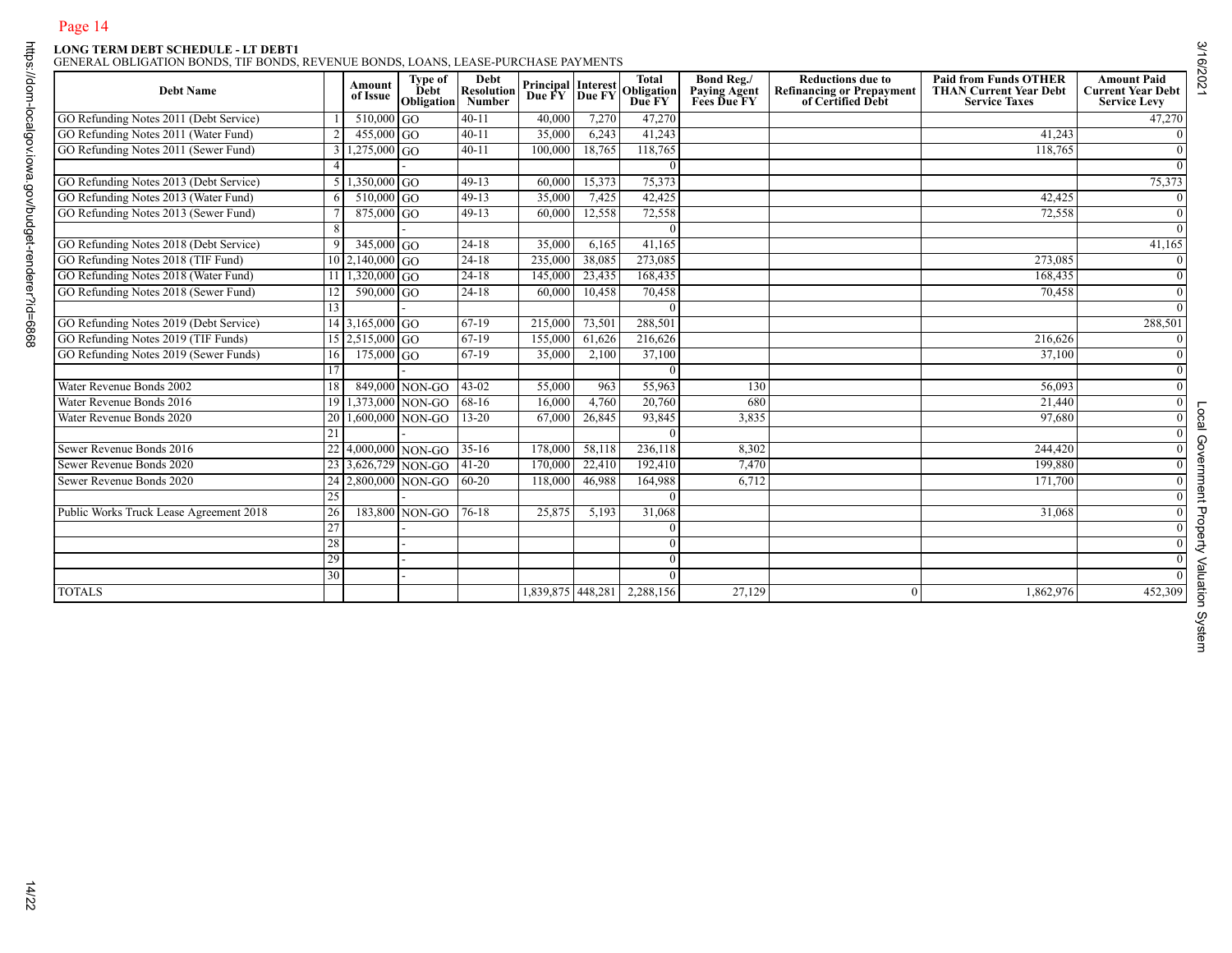| GENERAL OBLIGATION BONDS. TIF BONDS. REVENUE BONDS. LOANS. LEASE-PURCHASE PAYMENTS |  |  |  |  |  |
|------------------------------------------------------------------------------------|--|--|--|--|--|
|                                                                                    |  |  |  |  |  |

|               |          |  | Amount Type of Debt<br>of Issue Obligation<br>Number |                   | <b>Principal Interest Total<br/>Due FY Due FY Due FY</b> | <b>Bond Reg./<br/>Paying Agent<br/>Fees Due FY</b> | <b>Reductions due to<br/>Refinancing or Prepayment<br/>of Certified Debt</b> | <b>Paid from Funds OTHER<br/>THAN Current Year Debt<br/>Service Taxes</b> | <b>Amount Paid</b><br><b>Current Year Debt</b><br><b>Service Levy</b> |
|---------------|----------|--|------------------------------------------------------|-------------------|----------------------------------------------------------|----------------------------------------------------|------------------------------------------------------------------------------|---------------------------------------------------------------------------|-----------------------------------------------------------------------|
|               | 31       |  |                                                      |                   | $\Omega$                                                 |                                                    |                                                                              |                                                                           |                                                                       |
|               | 32       |  |                                                      |                   | $\mathbf{0}$                                             |                                                    |                                                                              |                                                                           |                                                                       |
|               | 33       |  |                                                      |                   | $\overline{0}$                                           |                                                    |                                                                              |                                                                           |                                                                       |
|               | 34       |  |                                                      |                   | $\overline{0}$                                           |                                                    |                                                                              |                                                                           |                                                                       |
|               | 35       |  |                                                      |                   | $\boldsymbol{0}$                                         |                                                    |                                                                              |                                                                           |                                                                       |
|               | 36       |  |                                                      |                   | $\boldsymbol{0}$<br>$\boldsymbol{0}$                     |                                                    |                                                                              |                                                                           |                                                                       |
|               | 37<br>38 |  |                                                      |                   | $\boldsymbol{0}$                                         |                                                    |                                                                              |                                                                           |                                                                       |
|               | 39       |  |                                                      |                   | $\overline{0}$                                           |                                                    |                                                                              |                                                                           |                                                                       |
|               | 40       |  |                                                      |                   | $\mathbf{0}$                                             |                                                    |                                                                              |                                                                           |                                                                       |
|               | 41       |  |                                                      |                   | $\boldsymbol{0}$                                         |                                                    |                                                                              |                                                                           |                                                                       |
|               | 42       |  |                                                      |                   | $\boldsymbol{0}$                                         |                                                    |                                                                              |                                                                           |                                                                       |
|               | 43       |  |                                                      |                   | $\bf{0}$                                                 |                                                    |                                                                              |                                                                           |                                                                       |
|               | 44       |  |                                                      |                   | $\mathbf{0}$                                             |                                                    |                                                                              |                                                                           |                                                                       |
|               | 45       |  |                                                      |                   | $\boldsymbol{0}$                                         |                                                    |                                                                              |                                                                           |                                                                       |
|               | 46       |  |                                                      |                   | $\boldsymbol{0}$                                         |                                                    |                                                                              |                                                                           |                                                                       |
|               | 47       |  |                                                      |                   | $\overline{0}$                                           |                                                    |                                                                              |                                                                           |                                                                       |
|               | 48       |  |                                                      |                   | $\mathbf{0}$                                             |                                                    |                                                                              |                                                                           |                                                                       |
|               | 49<br>50 |  |                                                      |                   | $\overline{0}$                                           |                                                    |                                                                              |                                                                           |                                                                       |
|               | 51       |  |                                                      |                   | $\boldsymbol{0}$<br>$\bf{0}$                             |                                                    |                                                                              |                                                                           |                                                                       |
|               | 52       |  |                                                      |                   | $\boldsymbol{0}$                                         |                                                    |                                                                              |                                                                           |                                                                       |
|               | 53       |  |                                                      |                   | $\mathbf{0}$                                             |                                                    |                                                                              |                                                                           |                                                                       |
|               | 54       |  |                                                      |                   | $\boldsymbol{0}$                                         |                                                    |                                                                              |                                                                           |                                                                       |
|               | 55       |  |                                                      |                   | $\boldsymbol{0}$                                         |                                                    |                                                                              |                                                                           |                                                                       |
|               | 56       |  |                                                      |                   | $\theta$                                                 |                                                    |                                                                              |                                                                           |                                                                       |
|               | 57       |  |                                                      |                   | $\boldsymbol{0}$                                         |                                                    |                                                                              |                                                                           |                                                                       |
|               | 58       |  |                                                      |                   | $\overline{0}$                                           |                                                    |                                                                              |                                                                           |                                                                       |
|               | 59       |  |                                                      |                   | $\mathbf{0}$                                             |                                                    |                                                                              |                                                                           |                                                                       |
|               | 60       |  |                                                      |                   | $\mathbf{0}$                                             |                                                    |                                                                              |                                                                           | 452,309                                                               |
| <b>TOTALS</b> |          |  |                                                      | 1,839,875 448,281 | 2,288,156                                                | 27,129                                             | $\bf{0}$                                                                     | 1,862,976                                                                 |                                                                       |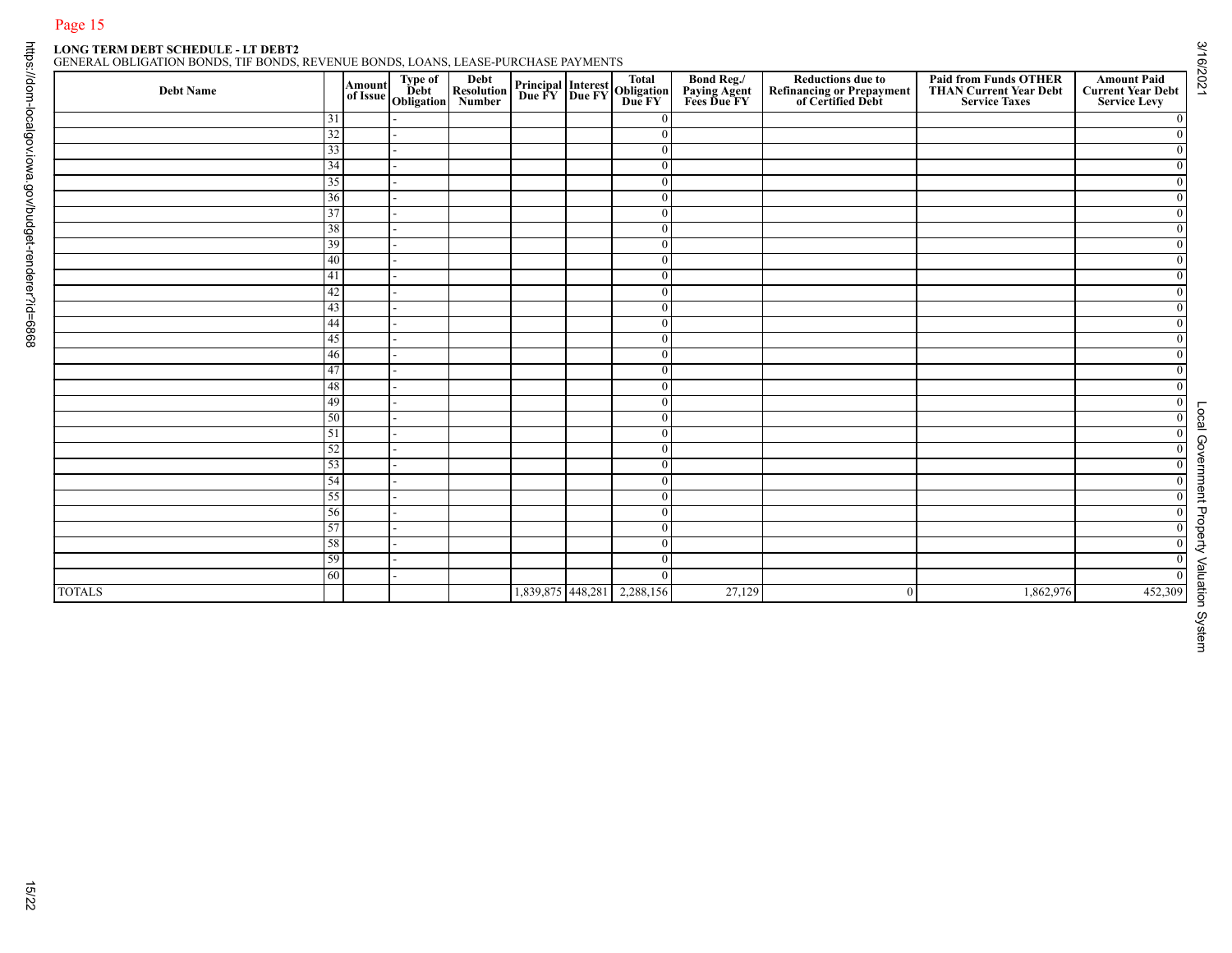## Page 16<br>LONG TERM DEBT SCHEDULE - LT DEBT3<br>GENERAL OBLIGATION BONDS THERONIC

|  |  | ENERAL OBLIGATION BONDS. TIF BONDS. REVENUE BONDS. LOANS. LEASE-PURCHASE PAYMENTS |  |  |  |  |
|--|--|-----------------------------------------------------------------------------------|--|--|--|--|
|--|--|-----------------------------------------------------------------------------------|--|--|--|--|

|               |          | Amount<br>of Issue | Type of<br>Debt<br>Obligation | Debt<br>Resolution<br>Number |                   | <b>Principal Interest Total<br/>Due FY Due FY Due FY</b> | <b>Bond Reg./<br/>Paying Agent<br/>Fees Due FY</b> | <b>Reductions due to<br/>Refinancing or Prepayment<br/>of Certified Debt</b> | <b>Paid from Funds OTHER<br/>THAN Current Year Debt</b><br><b>Service Taxes</b> | <b>Amount Paid</b><br><b>Current Year Debt</b><br><b>Service Levy</b> |
|---------------|----------|--------------------|-------------------------------|------------------------------|-------------------|----------------------------------------------------------|----------------------------------------------------|------------------------------------------------------------------------------|---------------------------------------------------------------------------------|-----------------------------------------------------------------------|
|               | 61       |                    |                               |                              |                   | $\Omega$                                                 |                                                    |                                                                              |                                                                                 | $\bf{0}$                                                              |
|               | 62       |                    |                               |                              |                   | $\overline{0}$                                           |                                                    |                                                                              |                                                                                 | $\overline{0}$                                                        |
|               | 63       |                    |                               |                              |                   | $\overline{0}$<br>$\overline{0}$                         |                                                    |                                                                              |                                                                                 | $\overline{0}$                                                        |
|               | 64<br>65 |                    |                               |                              |                   | $\mathbf{0}$                                             |                                                    |                                                                              |                                                                                 | $\overline{0}$<br>$\mathbf{0}$                                        |
|               | 66       |                    |                               |                              |                   | $\overline{0}$                                           |                                                    |                                                                              |                                                                                 | $\overline{0}$                                                        |
|               | 67       |                    |                               |                              |                   | $\overline{0}$                                           |                                                    |                                                                              |                                                                                 | $\mathbf{0}$                                                          |
|               | 68       |                    |                               |                              |                   | $\overline{0}$                                           |                                                    |                                                                              |                                                                                 | $\overline{0}$                                                        |
|               | 69       |                    |                               |                              |                   | $\mathbf{0}$                                             |                                                    |                                                                              |                                                                                 | $\overline{0}$                                                        |
|               | 70       |                    |                               |                              |                   | $\overline{0}$                                           |                                                    |                                                                              |                                                                                 | $\mathbf{0}$                                                          |
|               | 71       |                    |                               |                              |                   | $\bf{0}$                                                 |                                                    |                                                                              |                                                                                 | $\overline{0}$                                                        |
|               | 72       |                    |                               |                              |                   | $\overline{0}$                                           |                                                    |                                                                              |                                                                                 | $\overline{0}$                                                        |
|               | 73<br>74 |                    |                               |                              |                   | $\mathbf{0}$<br>$\overline{0}$                           |                                                    |                                                                              |                                                                                 | $\mathbf{0}$<br>$\overline{0}$                                        |
|               | 75       |                    |                               |                              |                   | $\mathbf{0}$                                             |                                                    |                                                                              |                                                                                 | $\mathbf{0}$                                                          |
|               | 76       |                    |                               |                              |                   | $\overline{0}$                                           |                                                    |                                                                              |                                                                                 | $\overline{0}$                                                        |
|               | 77       |                    |                               |                              |                   | $\overline{0}$                                           |                                                    |                                                                              |                                                                                 | $\overline{0}$                                                        |
|               | 78       |                    |                               |                              |                   | $\overline{0}$                                           |                                                    |                                                                              |                                                                                 | $\mathbf{0}$                                                          |
|               | 79       |                    |                               |                              |                   | $\bf{0}$                                                 |                                                    |                                                                              |                                                                                 | $\mathbf{0}$                                                          |
|               | 80       |                    |                               |                              |                   | $\overline{0}$                                           |                                                    |                                                                              |                                                                                 | $\overline{0}$                                                        |
|               | 81       |                    |                               |                              |                   | $\overline{0}$                                           |                                                    |                                                                              |                                                                                 | $\mathbf{0}$                                                          |
|               | 82<br>83 |                    |                               |                              |                   | $\mathbf{0}$<br>$\overline{0}$                           |                                                    |                                                                              |                                                                                 | $\overline{0}$<br>$\overline{0}$                                      |
|               | 84       |                    |                               |                              |                   | $\overline{0}$                                           |                                                    |                                                                              |                                                                                 | $\overline{0}$                                                        |
|               | 85       |                    |                               |                              |                   | $\overline{0}$                                           |                                                    |                                                                              |                                                                                 | $\overline{0}$                                                        |
|               | 86       |                    |                               |                              |                   | $\overline{0}$                                           |                                                    |                                                                              |                                                                                 | $\mathbf{0}$                                                          |
|               | 87       |                    |                               |                              |                   | $\overline{0}$                                           |                                                    |                                                                              |                                                                                 | $\overline{0}$                                                        |
|               | $\bf 88$ |                    |                               |                              |                   | $\overline{0}$                                           |                                                    |                                                                              |                                                                                 | $\overline{0}$                                                        |
|               | 89       |                    |                               |                              |                   | $\overline{0}$                                           |                                                    |                                                                              |                                                                                 | $\mathbf{0}$                                                          |
|               | 90       |                    |                               |                              |                   | $\overline{0}$<br>2,288,156                              | 27,129                                             | $\mathbf{0}$                                                                 | 1,862,976                                                                       | $\overline{0}$<br>452,309                                             |
| <b>TOTALS</b> |          |                    |                               |                              | 1,839,875 448,281 |                                                          |                                                    |                                                                              |                                                                                 |                                                                       |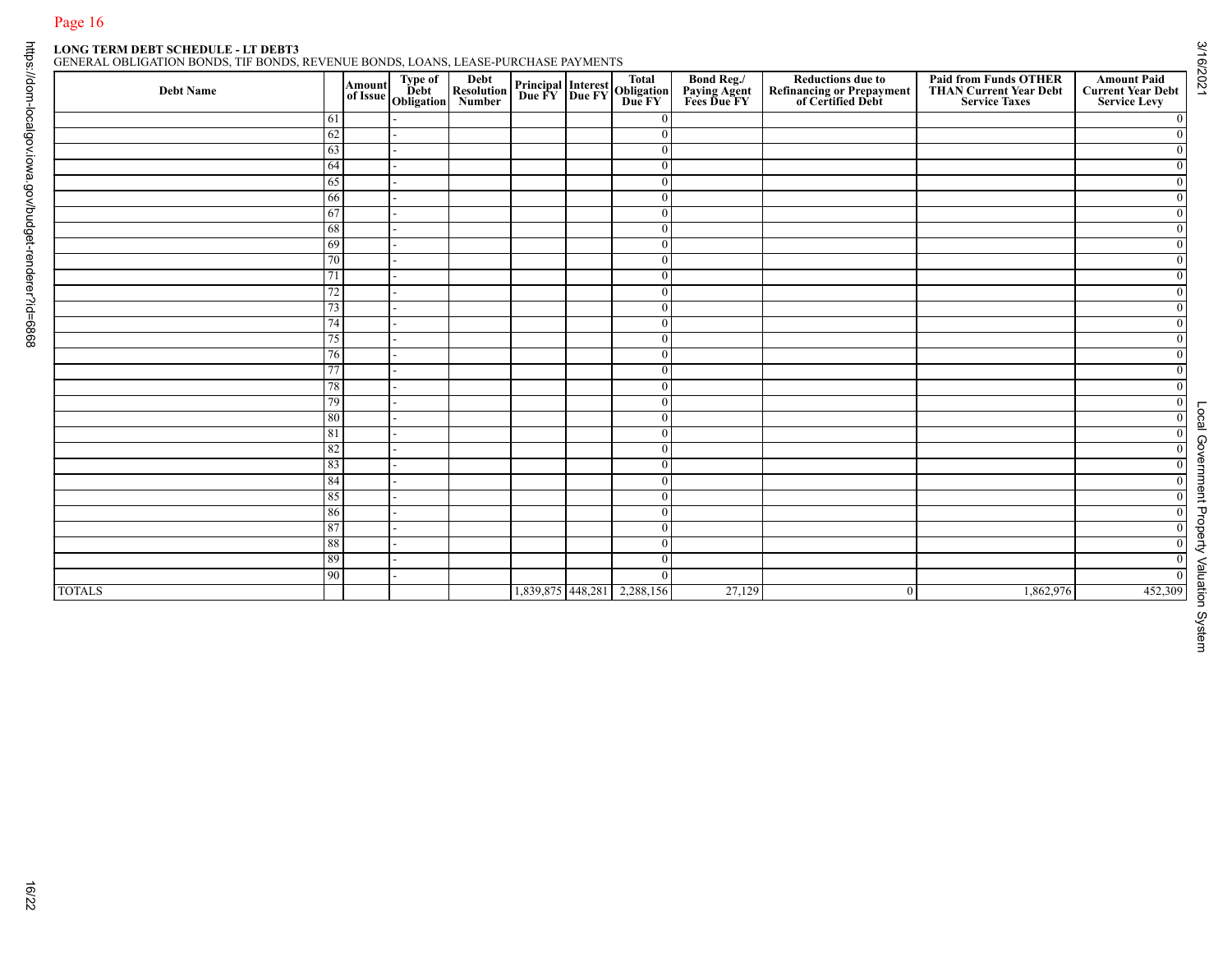| GENERAL OBLIGATION BONDS. TIF BONDS. REVENUE BONDS. LOANS. LEASE-PURCHASE PAYMENTS |  |  |
|------------------------------------------------------------------------------------|--|--|
|                                                                                    |  |  |

|          |                                                                                                                    | Amount<br>of Issue Debt<br>Obligation | Debt<br>Resolution<br>Number |  | <b>Principal Interest Total<br/>Due FY Due FY Due FY</b> | <b>Bond Reg./<br/>Paying Agent<br/>Fees Due FY</b>                                                                                                                                                                                                                            | <b>Reductions due to<br/>Refinancing or Prepayment<br/>of Certified Debt</b> | <b>Paid from Funds OTHER<br/>THAN Current Year Debt</b><br><b>Service Taxes</b> | <b>Amount Paid</b><br><b>Current Year Debt</b><br><b>Service Levy</b> |
|----------|--------------------------------------------------------------------------------------------------------------------|---------------------------------------|------------------------------|--|----------------------------------------------------------|-------------------------------------------------------------------------------------------------------------------------------------------------------------------------------------------------------------------------------------------------------------------------------|------------------------------------------------------------------------------|---------------------------------------------------------------------------------|-----------------------------------------------------------------------|
| 91       |                                                                                                                    |                                       |                              |  | $\overline{0}$                                           |                                                                                                                                                                                                                                                                               |                                                                              |                                                                                 |                                                                       |
| 92       |                                                                                                                    |                                       |                              |  | $\mathbf{0}$                                             |                                                                                                                                                                                                                                                                               |                                                                              |                                                                                 |                                                                       |
| 93<br>94 |                                                                                                                    |                                       |                              |  | $\overline{0}$<br>$\overline{0}$                         |                                                                                                                                                                                                                                                                               |                                                                              |                                                                                 |                                                                       |
| 95       |                                                                                                                    |                                       |                              |  | $\mathbf{0}$                                             |                                                                                                                                                                                                                                                                               |                                                                              |                                                                                 |                                                                       |
| 96       |                                                                                                                    |                                       |                              |  | $\overline{0}$                                           |                                                                                                                                                                                                                                                                               |                                                                              |                                                                                 |                                                                       |
|          |                                                                                                                    |                                       |                              |  | $\overline{0}$                                           |                                                                                                                                                                                                                                                                               |                                                                              |                                                                                 |                                                                       |
| 98       |                                                                                                                    |                                       |                              |  | $\overline{0}$                                           |                                                                                                                                                                                                                                                                               |                                                                              |                                                                                 |                                                                       |
|          |                                                                                                                    |                                       |                              |  | $\overline{0}$                                           |                                                                                                                                                                                                                                                                               |                                                                              |                                                                                 |                                                                       |
| 100      |                                                                                                                    |                                       |                              |  | $\mathbf{0}$                                             |                                                                                                                                                                                                                                                                               |                                                                              |                                                                                 |                                                                       |
|          |                                                                                                                    |                                       |                              |  |                                                          |                                                                                                                                                                                                                                                                               |                                                                              |                                                                                 |                                                                       |
|          |                                                                                                                    |                                       |                              |  |                                                          |                                                                                                                                                                                                                                                                               |                                                                              |                                                                                 |                                                                       |
|          |                                                                                                                    |                                       |                              |  |                                                          |                                                                                                                                                                                                                                                                               |                                                                              |                                                                                 |                                                                       |
|          |                                                                                                                    |                                       |                              |  |                                                          |                                                                                                                                                                                                                                                                               |                                                                              |                                                                                 |                                                                       |
|          |                                                                                                                    |                                       |                              |  |                                                          |                                                                                                                                                                                                                                                                               |                                                                              |                                                                                 |                                                                       |
|          |                                                                                                                    |                                       |                              |  |                                                          |                                                                                                                                                                                                                                                                               |                                                                              |                                                                                 |                                                                       |
|          |                                                                                                                    |                                       |                              |  | $\mathbf{0}$                                             |                                                                                                                                                                                                                                                                               |                                                                              |                                                                                 |                                                                       |
| 109      |                                                                                                                    |                                       |                              |  | $\overline{0}$                                           |                                                                                                                                                                                                                                                                               |                                                                              |                                                                                 |                                                                       |
| 110      |                                                                                                                    |                                       |                              |  | $\overline{0}$                                           |                                                                                                                                                                                                                                                                               |                                                                              |                                                                                 |                                                                       |
| 111      |                                                                                                                    |                                       |                              |  | $\overline{0}$                                           |                                                                                                                                                                                                                                                                               |                                                                              |                                                                                 |                                                                       |
|          |                                                                                                                    |                                       |                              |  |                                                          |                                                                                                                                                                                                                                                                               |                                                                              |                                                                                 |                                                                       |
|          |                                                                                                                    |                                       |                              |  |                                                          |                                                                                                                                                                                                                                                                               |                                                                              |                                                                                 |                                                                       |
|          |                                                                                                                    |                                       |                              |  |                                                          |                                                                                                                                                                                                                                                                               |                                                                              |                                                                                 |                                                                       |
|          |                                                                                                                    |                                       |                              |  |                                                          |                                                                                                                                                                                                                                                                               |                                                                              |                                                                                 |                                                                       |
|          |                                                                                                                    |                                       |                              |  |                                                          |                                                                                                                                                                                                                                                                               |                                                                              |                                                                                 |                                                                       |
|          |                                                                                                                    |                                       |                              |  |                                                          |                                                                                                                                                                                                                                                                               |                                                                              |                                                                                 | $\overline{0}$                                                        |
|          |                                                                                                                    |                                       |                              |  | $\mathbf{0}$                                             |                                                                                                                                                                                                                                                                               |                                                                              |                                                                                 |                                                                       |
|          |                                                                                                                    |                                       |                              |  | $\mathbf{0}$                                             |                                                                                                                                                                                                                                                                               |                                                                              |                                                                                 |                                                                       |
|          |                                                                                                                    |                                       |                              |  |                                                          | 27,129                                                                                                                                                                                                                                                                        |                                                                              | 1,862,976                                                                       | 452,309                                                               |
|          | 97<br>101<br>102<br>103<br>104<br>105<br>106<br>107<br>108<br>112<br>113<br>114<br>115<br>116<br>117<br>118<br>119 | 99<br>120                             |                              |  |                                                          | $\overline{0}$<br>$\overline{0}$<br>$\overline{0}$<br>$\overline{0}$<br>$\overline{0}$<br>$\overline{0}$<br>$\overline{0}$<br>$\overline{0}$<br>$\mathbf{0}$<br>$\mathbf{0}$<br>$\overline{0}$<br>$\mathbf{0}$<br>$\mathbf{0}$<br>$\mathbf{0}$<br>1,839,875 448,281 2,288,156 |                                                                              | $\mathbf{0}$                                                                    |                                                                       |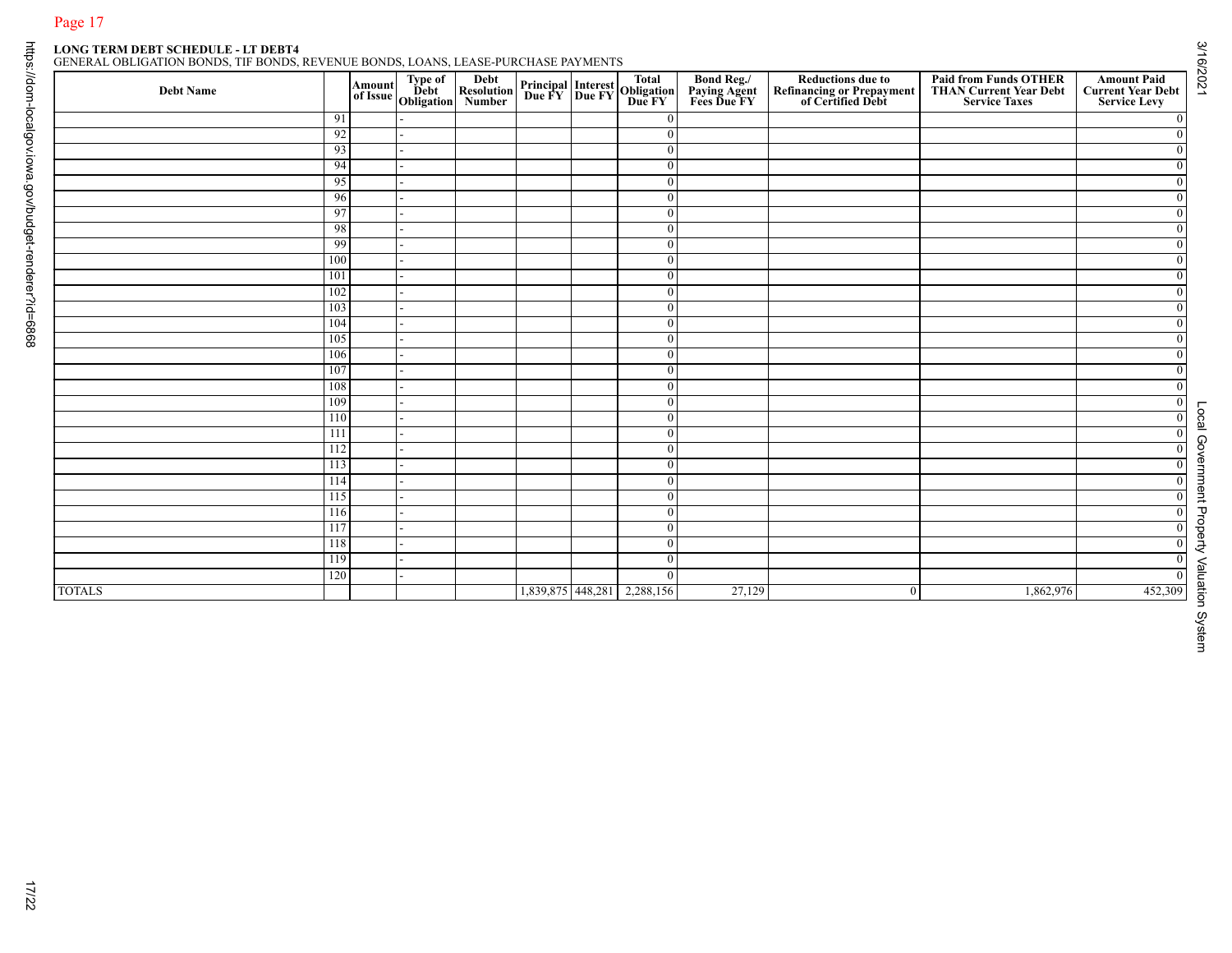|               |            |  | Amount Type of Debt<br>of Issue Obligation<br>Number |                             | <b>Principal Interest Total<br/>Due FY Due FY Due FY</b> | <b>Bond Reg./<br/>Paying Agent<br/>Fees Due FY</b> | <b>Reductions due to<br/>Refinancing or Prepayment<br/>of Certified Debt</b> | <b>Paid from Funds OTHER<br/>THAN Current Year Debt</b><br><b>Service Taxes</b> | <b>Amount Paid</b><br><b>Current Year Debt</b><br><b>Service Levy</b> |
|---------------|------------|--|------------------------------------------------------|-----------------------------|----------------------------------------------------------|----------------------------------------------------|------------------------------------------------------------------------------|---------------------------------------------------------------------------------|-----------------------------------------------------------------------|
|               | 121        |  |                                                      |                             | $\mathbf{0}$                                             |                                                    |                                                                              |                                                                                 |                                                                       |
|               | 122        |  |                                                      |                             | $\overline{0}$                                           |                                                    |                                                                              |                                                                                 | $\overline{0}$                                                        |
|               | 123        |  |                                                      |                             | $\overline{0}$                                           |                                                    |                                                                              |                                                                                 | $\overline{0}$                                                        |
|               | 124        |  |                                                      |                             | $\overline{0}$                                           |                                                    |                                                                              |                                                                                 | $\overline{0}$                                                        |
|               | 125        |  |                                                      |                             | $\overline{0}$<br>$\mathbf{0}$                           |                                                    |                                                                              |                                                                                 | $\mathbf{0}$<br>$\overline{0}$                                        |
|               | 126<br>127 |  |                                                      |                             | $\mathbf{0}$                                             |                                                    |                                                                              |                                                                                 | $\overline{0}$                                                        |
|               | 128        |  |                                                      |                             | $\overline{0}$                                           |                                                    |                                                                              |                                                                                 | $\overline{0}$                                                        |
|               | 129        |  |                                                      |                             | $\overline{0}$                                           |                                                    |                                                                              |                                                                                 | $\overline{0}$                                                        |
|               | 130        |  |                                                      |                             | $\overline{0}$                                           |                                                    |                                                                              |                                                                                 | $\overline{0}$                                                        |
|               | 131        |  |                                                      |                             | $\mathbf{0}$                                             |                                                    |                                                                              |                                                                                 | $\mathbf{0}$                                                          |
|               | 132        |  |                                                      |                             | $\mathbf{0}$                                             |                                                    |                                                                              |                                                                                 | $\overline{0}$                                                        |
|               | 133        |  |                                                      |                             | $\overline{0}$                                           |                                                    |                                                                              |                                                                                 | $\overline{0}$                                                        |
|               | 134        |  |                                                      |                             | $\overline{0}$                                           |                                                    |                                                                              |                                                                                 | $\overline{0}$                                                        |
|               | 135        |  |                                                      |                             | $\mathbf{0}$                                             |                                                    |                                                                              |                                                                                 | $\mathbf{0}$                                                          |
|               | 136        |  |                                                      |                             | $\overline{0}$                                           |                                                    |                                                                              |                                                                                 | $\overline{0}$                                                        |
|               | 137        |  |                                                      |                             | $\overline{0}$                                           |                                                    |                                                                              |                                                                                 | $\overline{0}$                                                        |
|               | 138        |  |                                                      |                             | $\overline{0}$                                           |                                                    |                                                                              |                                                                                 | $\mathbf{0}$                                                          |
|               | 139<br>140 |  |                                                      |                             | $\overline{0}$<br>$\overline{0}$                         |                                                    |                                                                              |                                                                                 | $\overline{0}$<br>$\overline{0}$                                      |
|               | 141        |  |                                                      |                             | $\overline{0}$                                           |                                                    |                                                                              |                                                                                 | $\overline{0}$                                                        |
|               | 142        |  |                                                      |                             | $\mathbf{0}$                                             |                                                    |                                                                              |                                                                                 | $\overline{0}$                                                        |
|               | 143        |  |                                                      |                             | $\mathbf{0}$                                             |                                                    |                                                                              |                                                                                 | $\overline{0}$                                                        |
|               | 144        |  |                                                      |                             | $\overline{0}$                                           |                                                    |                                                                              |                                                                                 | $\overline{0}$                                                        |
|               | 145        |  |                                                      |                             | $\overline{0}$                                           |                                                    |                                                                              |                                                                                 | $\overline{0}$                                                        |
|               | 146        |  |                                                      |                             | $\overline{0}$                                           |                                                    |                                                                              |                                                                                 | $\overline{0}$                                                        |
|               | 147        |  |                                                      |                             | $\overline{0}$                                           |                                                    |                                                                              |                                                                                 | $\overline{0}$                                                        |
|               | 148        |  |                                                      |                             | $\mathbf{0}$                                             |                                                    |                                                                              |                                                                                 | $\overline{0}$                                                        |
|               | 149        |  |                                                      |                             | $\boldsymbol{0}$                                         |                                                    |                                                                              |                                                                                 | $\overline{0}$                                                        |
|               | 150        |  |                                                      |                             | $\bf{0}$                                                 |                                                    |                                                                              |                                                                                 | $\overline{0}$                                                        |
| <b>TOTALS</b> |            |  |                                                      | 1,839,875 448,281 2,288,156 |                                                          | 27,129                                             | $\mathbf{0}$                                                                 | 1,862,976                                                                       | 452,309                                                               |

Local Government Property Valuation System Local Government Property Valuation System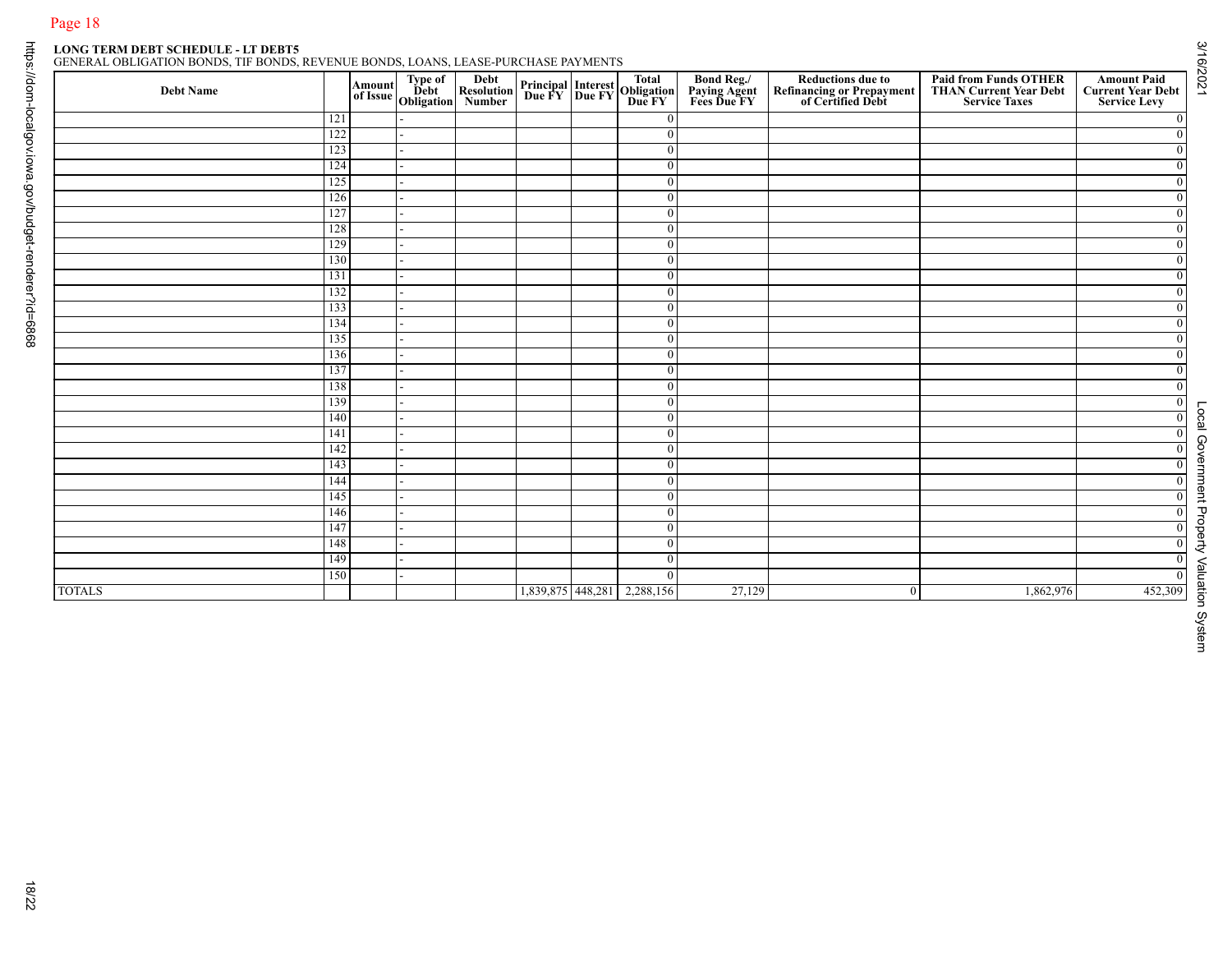## Page 19<br>LONG TERM DEBT SCHEDULE - LT DEBT6<br>GENERAL OBLIGATION BONDS THERONICS

| Type of<br>Debt<br>Obligation<br>151<br>152<br>153<br>154<br>155<br>156<br>157<br>158<br>159<br>160<br>161<br>162<br>163<br>164<br>165<br>166<br>167<br>168 | Debt<br>Resolution<br>Number | <b>Principal Interest Total<br/>Due FY Due FY Due FY</b> | $\boldsymbol{0}$<br>$\overline{0}$<br>$\bf{0}$<br>$\bf{0}$<br>$\bf{0}$<br>$\boldsymbol{0}$<br>$\bf{0}$<br>$\bf{0}$<br>$\bf{0}$<br>$\boldsymbol{0}$<br>$\overline{0}$<br>$\bf{0}$<br>$\bf{0}$ | <b>Bond Reg./<br/>Paying Agent<br/>Fees Due FY</b> | <b>Reductions due to<br/>Refinancing or Prepayment<br/>of Certified Debt</b> | <b>Paid from Funds OTHER<br/>THAN Current Year Debt<br/>Service Taxes</b> |         |
|-------------------------------------------------------------------------------------------------------------------------------------------------------------|------------------------------|----------------------------------------------------------|----------------------------------------------------------------------------------------------------------------------------------------------------------------------------------------------|----------------------------------------------------|------------------------------------------------------------------------------|---------------------------------------------------------------------------|---------|
|                                                                                                                                                             |                              |                                                          |                                                                                                                                                                                              |                                                    |                                                                              |                                                                           |         |
|                                                                                                                                                             |                              |                                                          |                                                                                                                                                                                              |                                                    |                                                                              |                                                                           |         |
|                                                                                                                                                             |                              |                                                          |                                                                                                                                                                                              |                                                    |                                                                              |                                                                           |         |
|                                                                                                                                                             |                              |                                                          |                                                                                                                                                                                              |                                                    |                                                                              |                                                                           |         |
|                                                                                                                                                             |                              |                                                          |                                                                                                                                                                                              |                                                    |                                                                              |                                                                           |         |
|                                                                                                                                                             |                              |                                                          |                                                                                                                                                                                              |                                                    |                                                                              |                                                                           |         |
|                                                                                                                                                             |                              |                                                          |                                                                                                                                                                                              |                                                    |                                                                              |                                                                           |         |
|                                                                                                                                                             |                              |                                                          |                                                                                                                                                                                              |                                                    |                                                                              |                                                                           |         |
|                                                                                                                                                             |                              |                                                          |                                                                                                                                                                                              |                                                    |                                                                              |                                                                           |         |
|                                                                                                                                                             |                              |                                                          |                                                                                                                                                                                              |                                                    |                                                                              |                                                                           |         |
|                                                                                                                                                             |                              |                                                          |                                                                                                                                                                                              |                                                    |                                                                              |                                                                           |         |
|                                                                                                                                                             |                              |                                                          |                                                                                                                                                                                              |                                                    |                                                                              |                                                                           |         |
|                                                                                                                                                             |                              |                                                          | $\boldsymbol{0}$                                                                                                                                                                             |                                                    |                                                                              |                                                                           |         |
|                                                                                                                                                             |                              |                                                          | $\bf{0}$                                                                                                                                                                                     |                                                    |                                                                              |                                                                           |         |
|                                                                                                                                                             |                              |                                                          | $\bf{0}$                                                                                                                                                                                     |                                                    |                                                                              |                                                                           |         |
|                                                                                                                                                             |                              |                                                          | $\bf{0}$                                                                                                                                                                                     |                                                    |                                                                              |                                                                           |         |
|                                                                                                                                                             |                              |                                                          | $\mathbf{0}$                                                                                                                                                                                 |                                                    |                                                                              |                                                                           |         |
| 169<br>170                                                                                                                                                  |                              |                                                          | $\bf{0}$<br>$\bf{0}$                                                                                                                                                                         |                                                    |                                                                              |                                                                           |         |
| 171                                                                                                                                                         |                              |                                                          | $\bf{0}$                                                                                                                                                                                     |                                                    |                                                                              |                                                                           |         |
| 172                                                                                                                                                         |                              |                                                          | $\boldsymbol{0}$                                                                                                                                                                             |                                                    |                                                                              |                                                                           |         |
| 173                                                                                                                                                         |                              |                                                          | $\boldsymbol{0}$                                                                                                                                                                             |                                                    |                                                                              |                                                                           |         |
| 174                                                                                                                                                         |                              |                                                          | $\bf{0}$                                                                                                                                                                                     |                                                    |                                                                              |                                                                           |         |
| 175                                                                                                                                                         |                              |                                                          | $\bf{0}$                                                                                                                                                                                     |                                                    |                                                                              |                                                                           |         |
| 176                                                                                                                                                         |                              |                                                          | $\bf{0}$                                                                                                                                                                                     |                                                    |                                                                              |                                                                           |         |
| 177                                                                                                                                                         |                              |                                                          | $\boldsymbol{0}$                                                                                                                                                                             |                                                    |                                                                              |                                                                           |         |
| 178                                                                                                                                                         |                              |                                                          | $\boldsymbol{0}$                                                                                                                                                                             |                                                    |                                                                              |                                                                           |         |
| 179                                                                                                                                                         |                              |                                                          | $\bf{0}$                                                                                                                                                                                     |                                                    |                                                                              |                                                                           |         |
| 180                                                                                                                                                         |                              |                                                          | $\mathbf{0}$                                                                                                                                                                                 |                                                    |                                                                              |                                                                           |         |
| <b>TOTALS</b>                                                                                                                                               |                              | 1,839,875 448,281                                        | 2,288,156                                                                                                                                                                                    | 27,129                                             | $\overline{0}$                                                               | 1,862,976                                                                 | 452,309 |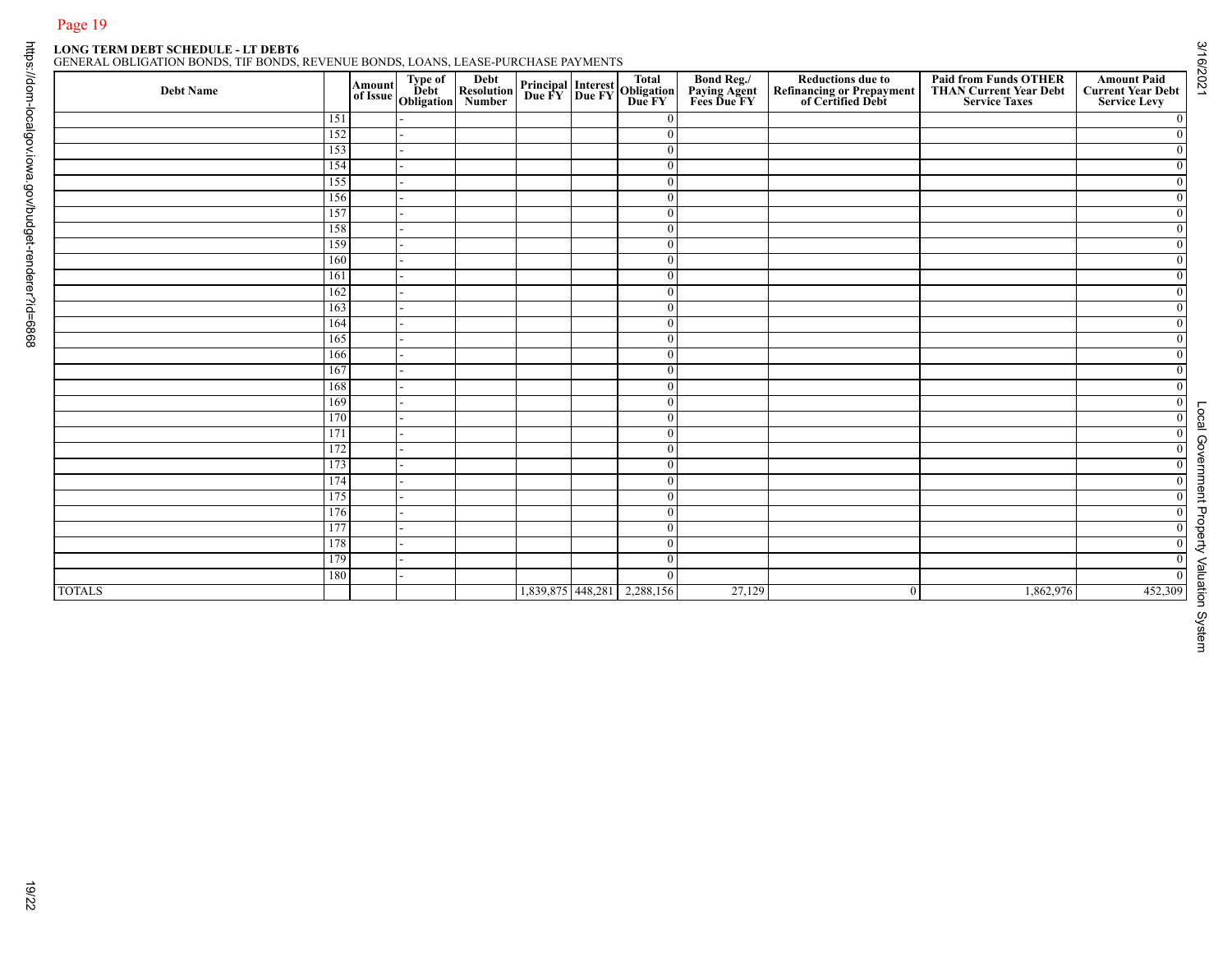## Page 20<br>LONG TERM DEBT SCHEDULE - LT DEBT7<br>GENERAL OBLIGATION BONDS THE BOULT

|--|

|               |            |  | Amount Type of Debt<br>of Issue Obligation<br>Number |                             | <b>Principal Interest Total<br/>Due FY Due FY Due FY</b> | <b>Bond Reg./<br/>Paying Agent<br/>Fees Due FY</b> | <b>Reductions due to<br/>Refinancing or Prepayment<br/>of Certified Debt</b> | <b>Paid from Funds OTHER<br/>THAN Current Year Debt</b><br><b>Service Taxes</b> | <b>Amount Paid</b><br><b>Current Year Debt</b><br><b>Service Levy</b> |
|---------------|------------|--|------------------------------------------------------|-----------------------------|----------------------------------------------------------|----------------------------------------------------|------------------------------------------------------------------------------|---------------------------------------------------------------------------------|-----------------------------------------------------------------------|
|               | 181        |  |                                                      |                             | $\mathbf{0}$                                             |                                                    |                                                                              |                                                                                 | $\mathbf{0}$                                                          |
|               | 182        |  |                                                      |                             | $\overline{0}$                                           |                                                    |                                                                              |                                                                                 | $\overline{0}$                                                        |
|               | 183        |  |                                                      |                             | $\overline{0}$                                           |                                                    |                                                                              |                                                                                 | $\overline{0}$                                                        |
|               | 184<br>185 |  |                                                      |                             | $\overline{0}$                                           |                                                    |                                                                              |                                                                                 | $\overline{0}$                                                        |
|               | 186        |  |                                                      |                             | $\overline{0}$<br>$\mathbf{0}$                           |                                                    |                                                                              |                                                                                 | $\mathbf{0}$<br>$\overline{0}$                                        |
|               | 187        |  |                                                      |                             | $\mathbf{0}$                                             |                                                    |                                                                              |                                                                                 | $\overline{0}$                                                        |
|               | 188        |  |                                                      |                             | $\overline{0}$                                           |                                                    |                                                                              |                                                                                 | $\overline{0}$                                                        |
|               | 189        |  |                                                      |                             | $\overline{0}$                                           |                                                    |                                                                              |                                                                                 | $\overline{0}$                                                        |
|               | 190        |  |                                                      |                             | $\overline{0}$                                           |                                                    |                                                                              |                                                                                 | $\overline{0}$                                                        |
|               | 191        |  |                                                      |                             | $\mathbf{0}$                                             |                                                    |                                                                              |                                                                                 | $\mathbf{0}$                                                          |
|               | 192        |  |                                                      |                             | $\mathbf{0}$                                             |                                                    |                                                                              |                                                                                 | $\overline{0}$                                                        |
|               | 193        |  |                                                      |                             | $\overline{0}$                                           |                                                    |                                                                              |                                                                                 | $\overline{0}$                                                        |
|               | 194        |  |                                                      |                             | $\overline{0}$                                           |                                                    |                                                                              |                                                                                 | $\overline{0}$                                                        |
|               | 195        |  |                                                      |                             | $\mathbf{0}$                                             |                                                    |                                                                              |                                                                                 | $\mathbf{0}$                                                          |
|               | 196        |  |                                                      |                             | $\overline{0}$                                           |                                                    |                                                                              |                                                                                 | $\overline{0}$                                                        |
|               | 197<br>198 |  |                                                      |                             | $\overline{0}$<br>$\overline{0}$                         |                                                    |                                                                              |                                                                                 | $\overline{0}$                                                        |
|               | 199        |  |                                                      |                             | $\overline{0}$                                           |                                                    |                                                                              |                                                                                 | $\mathbf{0}$<br>$\overline{0}$                                        |
|               | 200        |  |                                                      |                             | $\overline{0}$                                           |                                                    |                                                                              |                                                                                 | $\overline{0}$                                                        |
|               | 201        |  |                                                      |                             | $\overline{0}$                                           |                                                    |                                                                              |                                                                                 | $\overline{0}$                                                        |
|               | 202        |  |                                                      |                             | $\mathbf{0}$                                             |                                                    |                                                                              |                                                                                 | $\overline{0}$                                                        |
|               | 203        |  |                                                      |                             | $\mathbf{0}$                                             |                                                    |                                                                              |                                                                                 | $\overline{0}$                                                        |
|               | 204        |  |                                                      |                             | $\overline{0}$                                           |                                                    |                                                                              |                                                                                 | $\overline{0}$                                                        |
|               | 205        |  |                                                      |                             | $\overline{0}$                                           |                                                    |                                                                              |                                                                                 | $\overline{0}$                                                        |
|               | 206        |  |                                                      |                             | $\overline{0}$                                           |                                                    |                                                                              |                                                                                 | $\overline{0}$                                                        |
|               | 207        |  |                                                      |                             | $\overline{0}$                                           |                                                    |                                                                              |                                                                                 | $\overline{0}$                                                        |
|               | 208        |  |                                                      |                             | $\overline{0}$                                           |                                                    |                                                                              |                                                                                 | $\overline{0}$                                                        |
|               | 209        |  |                                                      |                             | $\boldsymbol{0}$                                         |                                                    |                                                                              |                                                                                 | $\overline{0}$                                                        |
|               | 210        |  |                                                      |                             | $\bf{0}$                                                 | 27,129                                             |                                                                              | 1,862,976                                                                       | $\overline{0}$<br>452,309                                             |
| <b>TOTALS</b> |            |  |                                                      | 1,839,875 448,281 2,288,156 |                                                          |                                                    | $\mathbf{0}$                                                                 |                                                                                 |                                                                       |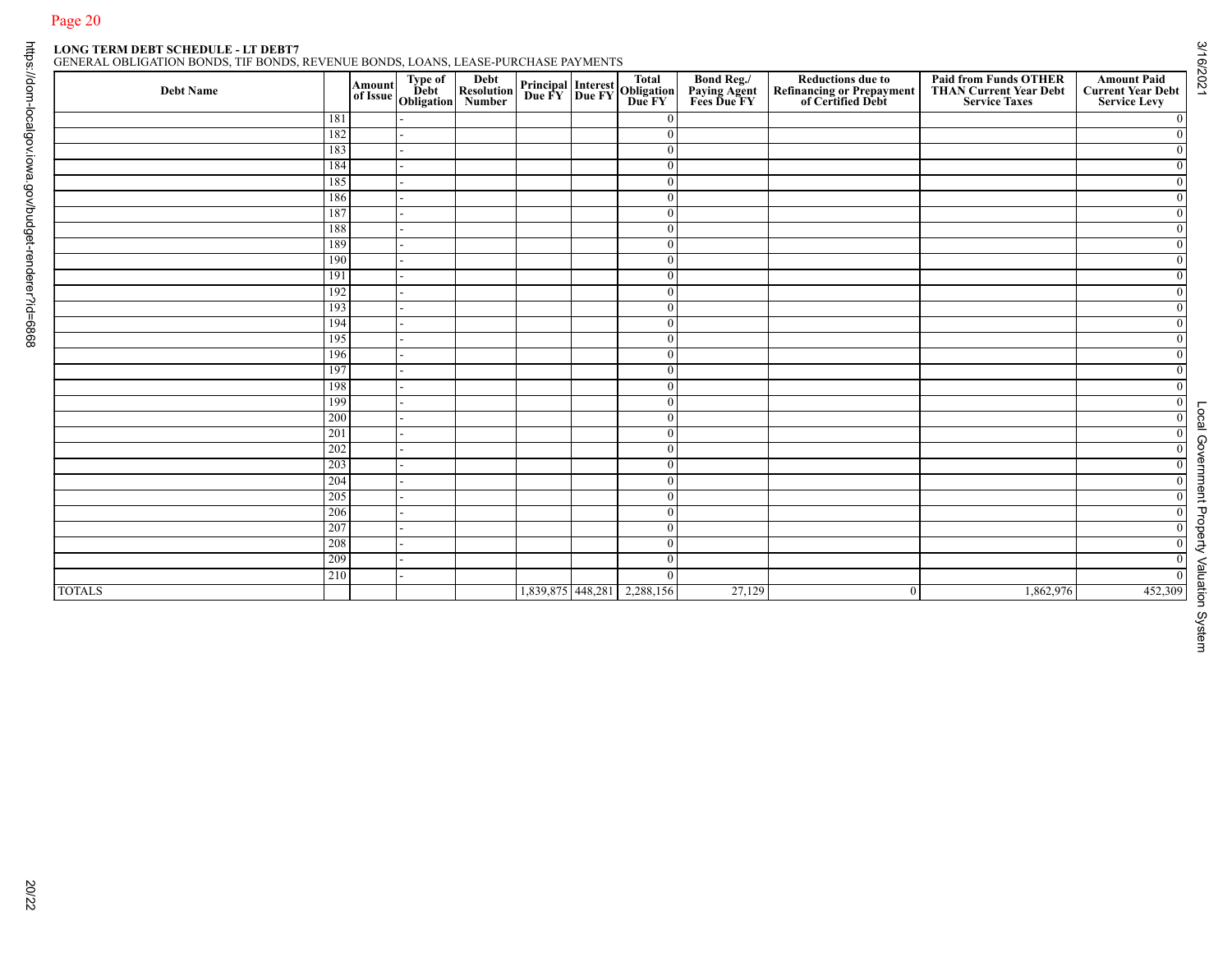|  |  |  |  |  | GENERAL OBLIGATION BONDS. TIF BONDS. REVENUE BONDS. LOANS. LEASE-PURCHASE PAYMENT |  |  |  |
|--|--|--|--|--|-----------------------------------------------------------------------------------|--|--|--|

| 1,210,000<br>629,875<br>1,839,875 | Interest Due<br>FY 2022<br>283,004<br>165,277 | Total Obligation<br>Due FY 2022<br>1,493,004 | <b>Bond Reg./ Paying Agent<br/>Fees Due FY 2022</b><br>$\mathbf{0}$ | <b>Reductions due to Refinancing or<br/>Prepayment of Certified Debt</b><br>$\boldsymbol{0}$ | <b>Paid from Sources OTHER THAN Budget<br/>Year Debt Service Levy</b> | <b>Amount Paid Budget Year<br/>Debt Service Levy</b> |
|-----------------------------------|-----------------------------------------------|----------------------------------------------|---------------------------------------------------------------------|----------------------------------------------------------------------------------------------|-----------------------------------------------------------------------|------------------------------------------------------|
|                                   |                                               |                                              |                                                                     |                                                                                              | 1,040,695                                                             | 452,309                                              |
|                                   |                                               | 795,152                                      | 27,129                                                              |                                                                                              | 822,281                                                               | $\Omega$                                             |
|                                   | 448,281                                       | 2,288,156                                    | 27,129                                                              | $\mathbf{0}$                                                                                 | 1,862,976                                                             | 452,309                                              |
|                                   |                                               |                                              |                                                                     |                                                                                              |                                                                       |                                                      |
|                                   |                                               |                                              |                                                                     |                                                                                              |                                                                       |                                                      |
|                                   |                                               |                                              |                                                                     |                                                                                              |                                                                       |                                                      |